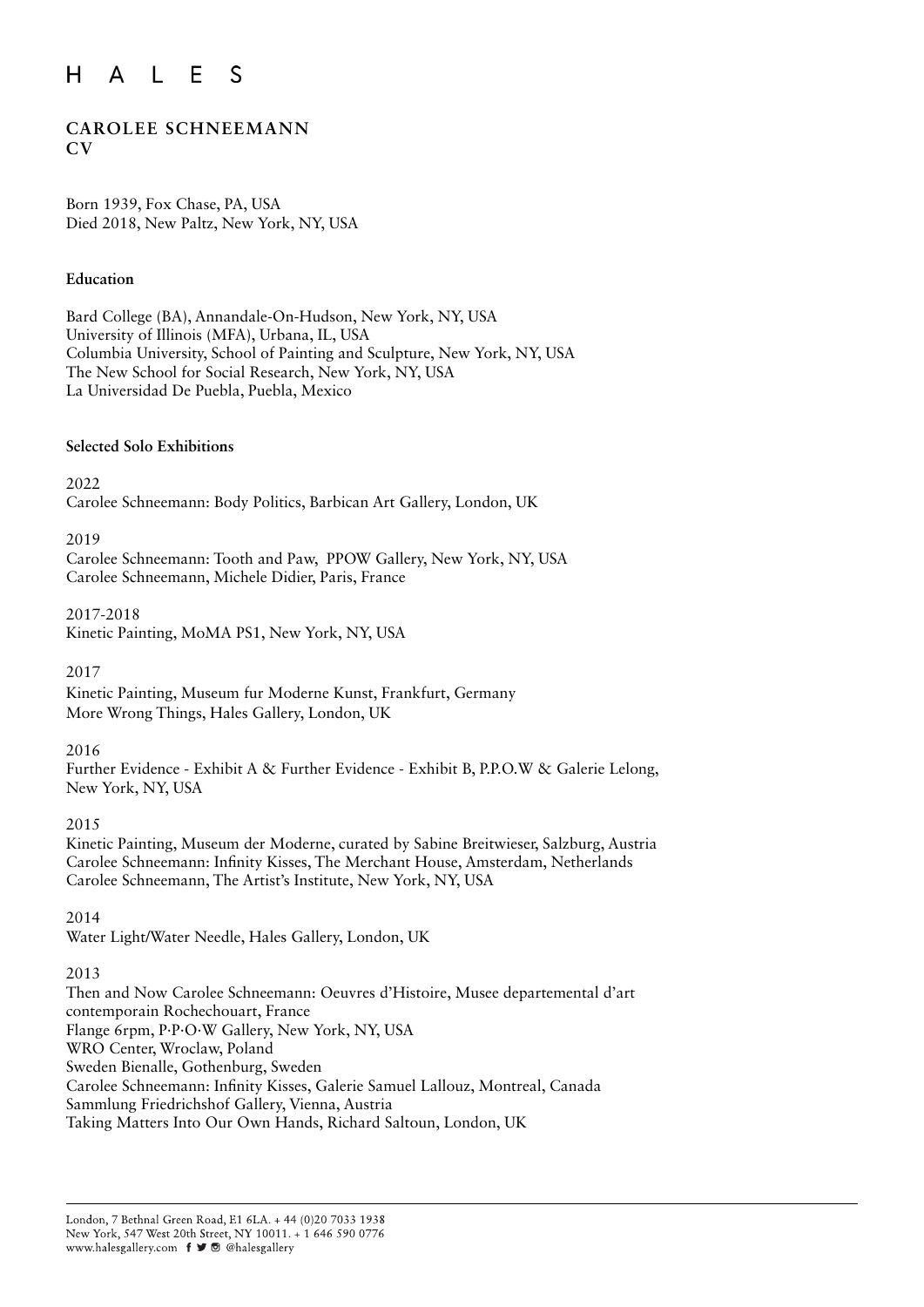#### $A \mid F$  $H$ S

#### 2012

Remains to be Seen, Gallery Paule Anglim, San Francisco, CA, USA Carolee Schneemann: Remains to be Seen, Edinburgh Art Festival, Summerhall, Edinburgh, UK Carolee Schneemann: Within and Beyond the Premises, Krannert Art Museum, University of Illinois at Urbana-Champaign, IL, USA

#### 2011

Carolee Schneemann: Within and Beyond the Premises, Henry Art Gallery, University of Washington, Seattle, WA, USA Circa 1971: Early Video & Film from the EAI Archive, Dia:Beacon, New York, NY, USA

#### 2010

Carolee Schneemann: Up To and Including Her Limits, Gallery One One One, Winnipeg, Canada Carolee Schneemann: Within and Beyond the Premises, Samuel Dorsky Museum of Art, SUNY, New Paltz, New York NY, USA

## 2009

Painting, What It Became, P·P·O·W Gallery, New York, NY, USA Carolee Schneemann: Performance Photographs from the 1970s, Carolina Nitsch Project Room, New York, NY, USA

#### 2007

Pierre Menard Gallery, Cambridge. MA Breaking Borders, MOCCA, Toronto, Canada Remains to be Seen, CEPA Gallery, Buffalo, NY, USA

2006

Presentation House Gallery, Vancouver, Canada CORPOREAL – Photographic Works 1963-2005, P·P·O·W, New York, NY, USA

2005 Devour, Articule, Montreal, Canada

2004

Infinity Kisses, Remy Toledo Gallery, New York, NY, USA

2002

Embodied, P·P·O·W Gallery, New York, NY, USA Gallerie Anne de Villepoix, Paris, France

#### 2001

Carolee Schneemann, Cornerhouse, Manchester, UK More Wrong Things, White Box Gallery, New York, NY, USA

2000

Vespers Pool, Emily Harvey Gallery, New York, NY, USA

1999

Carolee Schneemann: Drawing Performance, Art Gallery at University of Southern Maine, Gorham, ME, USA Carolee Schneemann: Strike, Mark, Motion, Mabel Smith Douglass Galleries, Rutgers University,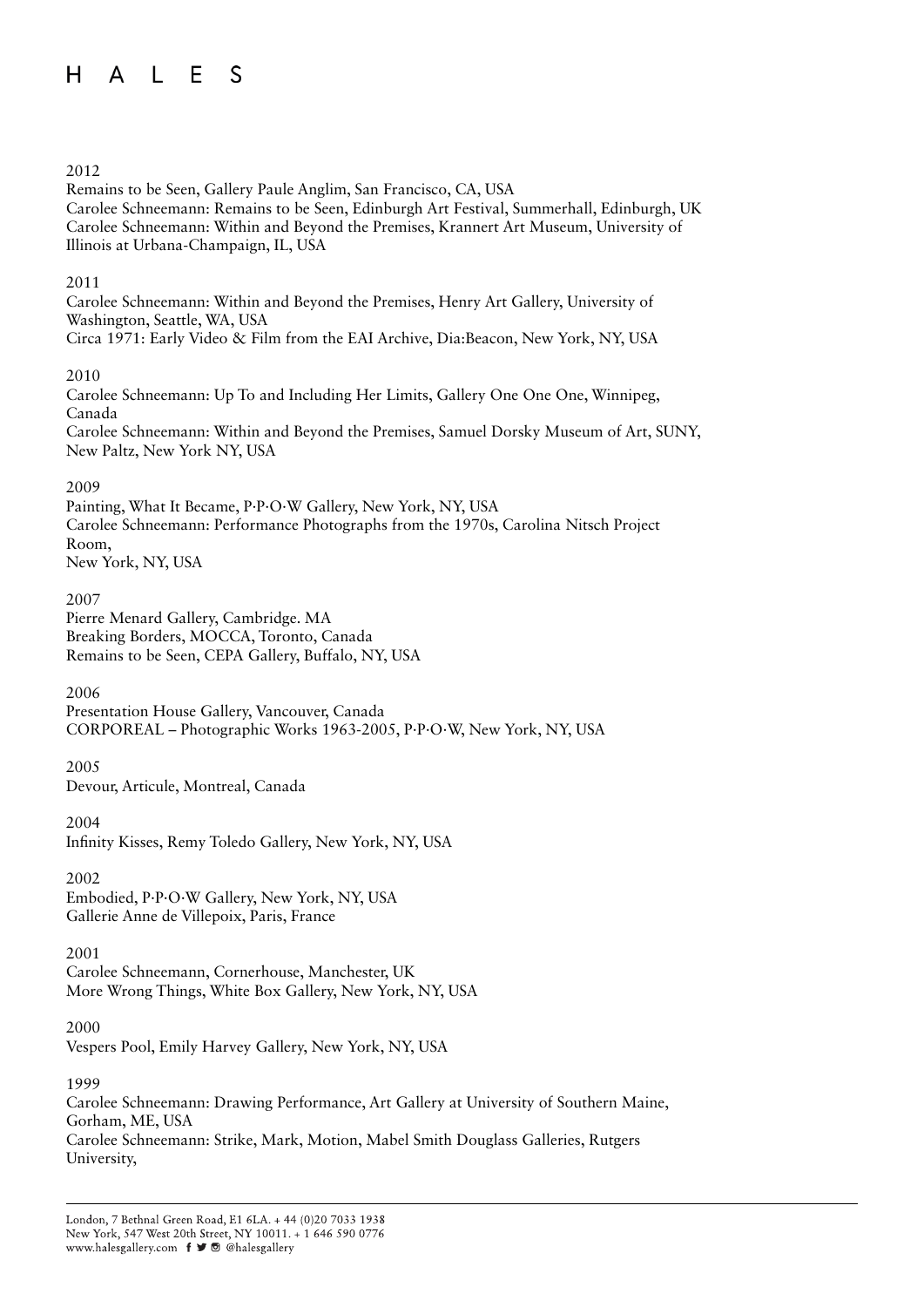#### $A \cup F$  $H$ S

#### New Brunswick, NJ, USA

#### 1997

Carolee Schneemann, New Museum of Contemporary Art, New York, NY, USA Schneemann in Bonn, Frauen Museum, Bonn, Germany

#### 1996

Fragments of Known/Unknown Plague Column, Galerie Samuel Lallouz, Montreal, Canada Known/Unknown Plague Column, Elga Wimmer Gallery, New York, NY, USA

## 1995

Carolee Schneemann: Compositions with Interior Scroll, Mount Saint Vincent University Gallery, New York, NY, USA Something Special: Carolee Schneemann Recent Prints and Photographs, Galerie Krinzinger, Vienna, Austria Recent Prints: Perceptual Pollution – Benday and Pixel, Fine Arts Center Gallery, University of Rhode Island, Wakefield, RI, USA Walter/McBean Gallery, San Francisco Art Institute, San Francisco, CA, USA

#### 1994

Penine Hart Gallery, New York, NY, USA Syracuse University, New York, NY, USA

## 1992

Tangeman Fine Arts Gallery, Cincinnati, OH, USA Randolph St. Gallery, Chicago, IL, USA

1991

Walter/McBean Gallery, San Francisco Art Institute, San Francisco, CA, USA

#### 1990

Emily Harvey Gallery, New York, NY, USA

# 1988

Self-Shot, Emily Harvey Gallery, New York, NY, USA

#### 1986

Recent & Early Work, Henri Gallery, Washington DC, USA

1985

Recent Work, Max Hutchinson Gallery, New York, NY, USA

#### 1984

Kent State University, Department of Fine Arts, University Gallery, Kent, OH, USA Maryland Institute College of Art, Baltimore, MD, USA Performed Paintings and Works on Paper, Kleinart Gallery, Woodstock, New York, NY, USA

1983

Recent Work, Max Hutchinson Gallery, New York, NY, USA Colby-Sawyer College, New London, NH, USA Works on Paper, Rutgers University, Douglass College, New Brunswick, NJ, USA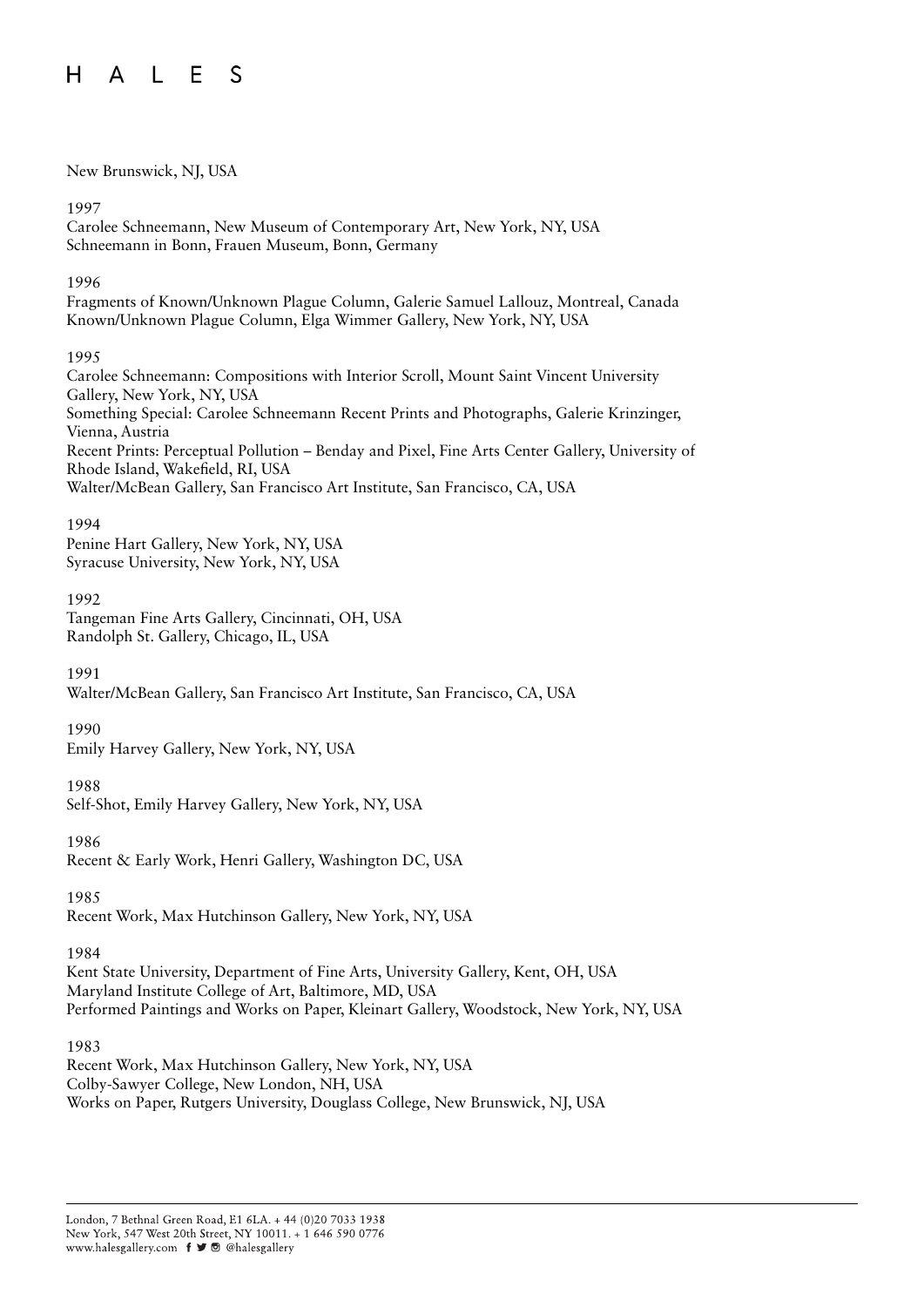#### **Selected Group Exhibitions**

## 2022

A Century of the Artist's Studio 1920 - 2020, Whitechapel Gallery, London, UK Matthew Barney, Carolee Schneemann, Kazuo Shiraga, Min Tanaka, Fergus McCaffrey, Los Angeles, CA, USA

## 2021

After Carolee: Tender and Fierce, Artpace San Antonio, TX, USA

# 2020

Matthew Barney, Carolee Schneemann, Kazuo Shiraga, and Min Tanaka, Fergus McCaffrey, Tokyo, Japan

Out of Place: A Feminist Look at the Collection, Brooklyn Museum, Brooklyn, NY, USA

#### 2019

Up to and Including Limits: After Carolee Schneemann, Muzeum Susch, Zernez, Switzerland Cut and Paste: 400 Years of Collage, Scottish National Gallery of Modern Art, Edinburgh, UK The Abyss: Stratergies in Contemporary Art, Griffith University Art Museum, Brisbane, Australia 36 Works on Paper, Garth Greenan Gallery, New York, NY, USA CROSSROADS 10 - Program 4: yes yes yes no no no, San Francisco Museum of Modern Art, San Francisco, CA, USA Art & Porn, Aros Aarhus Kunstmuseum, Aarhus, Denmark

Artists Respond: American Art and the Vietnam War, 1965–1975, The Smithsonian American Art Museum, Washington, D.C, USA

The World Exists to be Put on a Postcard: Artists' Postcards from 1960 to Now, The British Museum, London, UK

The Feminist Avant-Garde: Works from the SAMMLUNG VERBUND, The Brno House of Arts, Czech Republic

#### 2018

Dime-Store Alchemy, The FLAG Art Foundation, New York, NY, USA In The Cut: The Male Body in Feminist Art, Stadtgalerie Saarbrücken, Germany The Free the Pussy!, Summerhall, Edinburgh, UK

# 2017-2018

The Everywhere Studio, Institute of Contemporary Art Miami, FL, USA Delirious: Art at the Limits of Reason 1950–1980, The Met Breuer, New York, NY, USA

2017

Paint like I move, Les Abattoirs, Toulouse, France

#### 2016-2017

Survive and You Were Full of Joy, Hayward Gallery, London; Whitworth Museum, Manchester; De La Warr Pavilion, Bexhill on Sea, UK

2016

Postwar - Art Between the Pacific and the Atlantic, 1945-1965, Haus der Kunst, Munich, Germany Streams of Warm Impermanence, DRAF, London, UK Performing for the Camera, Tate Modern, London, UK Breaking The Frame, Second Ward Foundation, New York, NY, USA (film by Marielle Nitoslawska featuring Carolee Schneemann)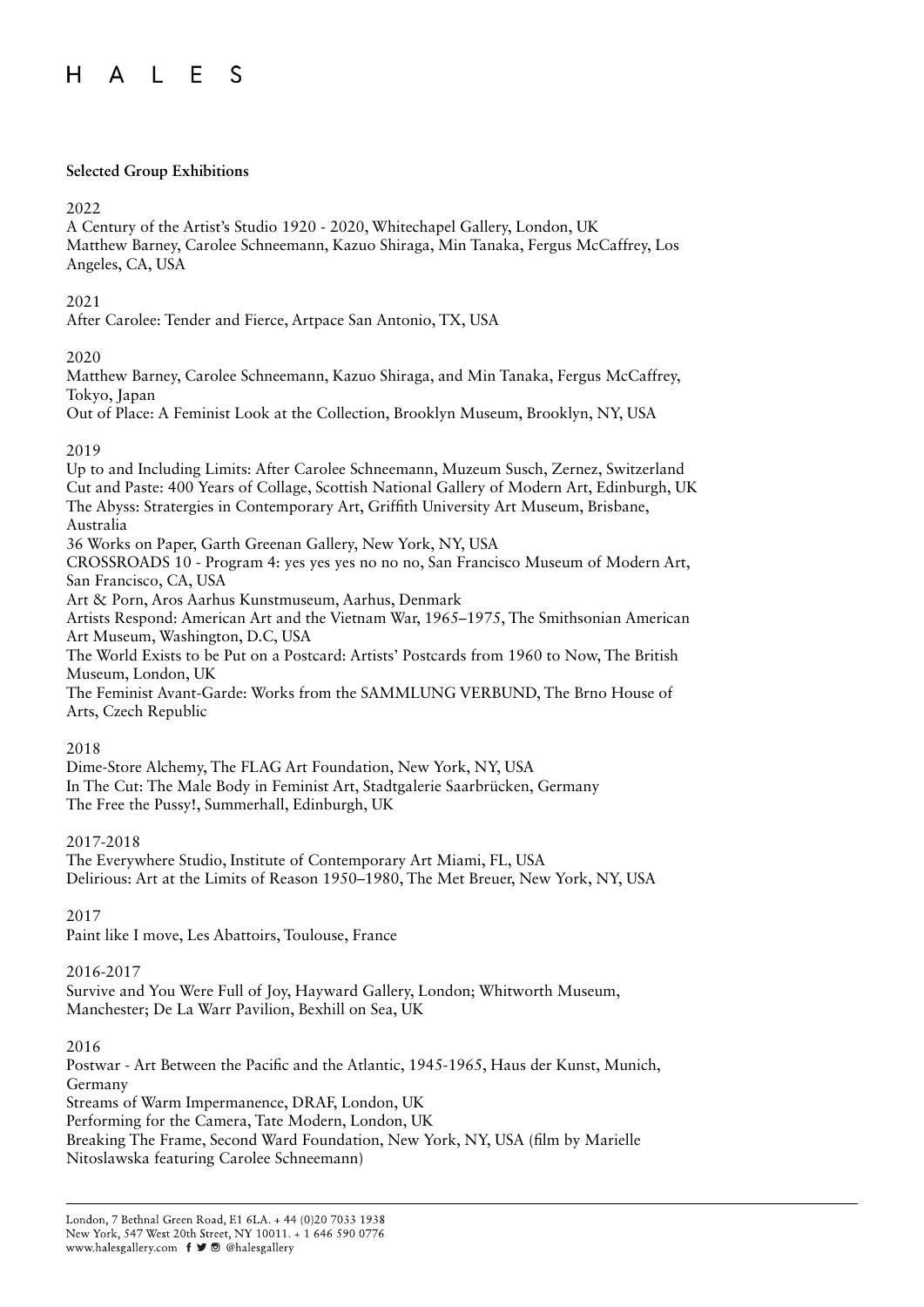Water Light/Water Needle (video), SeMA Biennale Mediacity Seoul, South Korea

#### 2015

Positions, Hales Gallery, London, UK What We Call Love: From Surrealism to Now, Irish Museum of Modern Art, Dublin, Ireland, UK THEM, Schinkel Pavillon, Berlin, Germany

Beastly / Tierisch, Fotomuseum Winterthur, Switzerland

America is Hard to See, Whitney Museum of American Art, New York, NY, USA

Sequences VII, Reykjavik, Iceland

## 2014-2015

The Institute of Sexology, Wellcome Collection, London, UK

## 2014

Beyond the Supersquare, Bronx Museum, New York, NY USA Cut, Print, From Collage to Film and Back Again, 1919-2010, Wallach Art Gallery, New York, NY, USA Go Stand Next to the Mountain, Hales Gallery, London, UK SELF-TIMER STORIES, Museum der Moderne Salzburg, Salzburg, Austria Institute of Sexology, Wellcome Collection, London, UK Future Feminism, The Hole NYC, New York, NY, USA Retroactive: Performance Art from 1964 –1987, Delaware Museum of Art, Wilmington, DE, USA Feminine Futures, Centre d'art contemporain Le Consortium, Dijon, France SELF-TIMER, Austrian Cultural Forum New York, New York, NY, USA SCORE, curated by Amy Sillman and Cheney Thompson, CCS BardHessel Museum, Annandale-on-Hudson, New York, NY, USA Readykeulous by Ridykeulous: What Liberation Feels Like, Contemporary Art Museum St. Louis, St. Louis, MO, USA TIME:CODE, Whitebox Art Center, New York, NY, USA HYPER-RESEMBLANCES, Cut, Print, From Collage to Film and Back Again, Wallach Art Gallery, Columbia University, New York, NY, USA Known/Unknown, Zacheta Gallery, Warsaw, Poland

#### 2013

Beyond the Cloth (The Kanye Project) White Box, New York, NY, USA My Brain is in My Inkstand, Cranbrook Art Museum, Bloomfield Hills, MI, USA Elles: Women Artists from the Centre Pompidou, Paris Centro Cultural Banco do Brasil, Belo Horizonte, Brazil Temptation of the Diagram, Andrea Rosen Gallery, New York, NY, USA One of a Kind IV, Unique Artist Books, AC Institute, New York, NY, USA Painting, THE BOX, Los Angeles, CA, USA Eclectic Mature, White Box, New York, NY, USA Taking Matters Into Our Own Hands, Richard Saltoun, London, UK Paperwork, A Brief History of Artists' Scrapbooks, Andrew Roth Gallery, New York, NY, USA

#### 2012

Screw You, Susan Inglett Gallery, New York, NY, USA Happenings 1958-63, Pace Gallery, New York, NY, USA In the Pink, Joe Sheftel Gallery, New York, NY, USA

#### 2011

Body Gesture, Elizabeth Leach Gallery, New York, NY, USA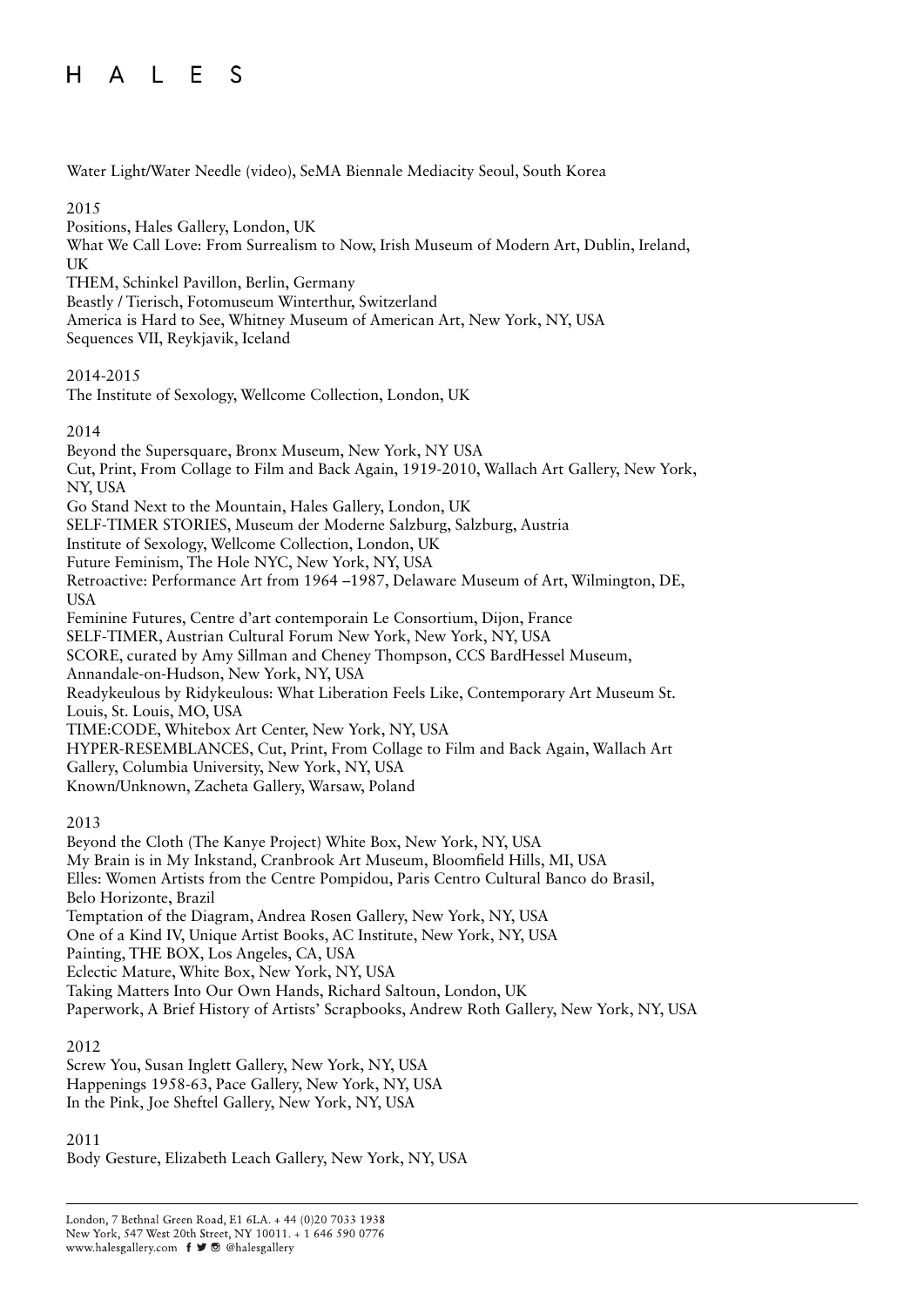Remix, Selections from the International Collage Center; The Samek Art Gallery, Bucknell University, Lewisburg, PA; Daum Museum of Contemporary Art, Sedalia, MO; Katonah Museum of Art, Katonah, NY; Ewing Gallery of Art and Architecture, University of Tennessee, Knoxville, TN; Bates College Museum of Art, Lewiston, ME, USA Modern Women, Single Channel, MoMa, Queens, New York, NY, USA 112 Greene Street, A Nexus of Ideas in the Early 70's, Salomon Contemporary: Project Room, New York, NY, USA Pictures by Women, A History of Modern Photography, Museum of Modern Art, New York, NY, USA Vanishing Art, An Intimate Festival of What May Be, Seven Pillars House of Wisdom, New Lebanon, New York, NY, USA Moving On, Tiger Strikes Asteroid, Philadelphia, PA, USA

Electronic Arts Intermix – Circa 1971, Early Video and Film from the EAI Archive, DIA Art Foundation,

Beacon, New York, NY, USA

Mars vs. Venus, Greg Kucera Gallery, Seattle, WA, USA

The Body As An Event, Galerie I, Centre Pompidou, France

#### 2010

On Line, Drawing Through the Twentieth Century – (Up To and Including Her Limits), The Museum of Modern Art, New York, NY, USA

Experimental Women in Flux, Selective Reading in the Silverman Refernce Library, The Museum of Modern Art, New York, NY, USA

Maya Deren's Legacy, Women and Experimental Film, The Museum of Modern Art, New York, NY, USA

Pictures by Woman, A History of Modern Photography, The Museum of Modern Art, New York, NY, USA

Until Now, Collecting the New (1960-2010), curated by Elizabeth Armstrong, Minneapolis Institute of Arts, Minneapolis, MN, USA

Women in the 21st Century, Margaret Fuller and the Sacred Marriage, curated by Lisa Paul Streitfeld, Pierre Menard Gallery, Boston, MA, USA

The Visible Vagina, Francis Naumann Fine Art and David Nolan Gallery, New York, NY, USA Until Now, Collecting the New (1960-2010), curated by Elizabeth Armstrong, Minneapolis Institute of Arts, MA, USA

#### 2009

Daughters of the Revolution, Women & Collage, Pavel Zubeck Gallery, New York, NY, USA Out of the Box, Elga Wimmer Gallery, New York, NY, USA

Incheon Women's Artists Biennale, Incheon, South Korea

Animal House, Works of Art Made by Animals, Galerie SAW Gallery, Ottawa, Canada Heaven, 2nd Athens Biennale, Athens, Greece

#### 2008

Ego Documents, The Autobiographical in Contemporary Art, curated by Kathleen Bühler, Kunstmuseum Bern,

Bern, Switzerland

Whatever Happened to Sex in Scandinavia, Office for Contemporary Art Norway, Oslo, Norway.

Burning Down the House, Building a Feminist Art Collection, co-curated by Maura Reilly and Nicole Caruth, Brooklyn Museum of Art, Brooklyn, New York, NY, USA

Meat after Meat Joy, curated by Heide Hatry, Daneyal Mahmood Gallery New York, NY, USA Diana+Actaeon, The Forbidden Glimpse of the Naked Body, Museum Kunst Palast,

Düsseldorf, Germany

Sydney Biennale, Sydney, Australia

Experiment Marathon Reykjavik, Reykjavik Art Museum, Iceland Jack\*%ss, Susan Inglett Gallery, New York, NY, USA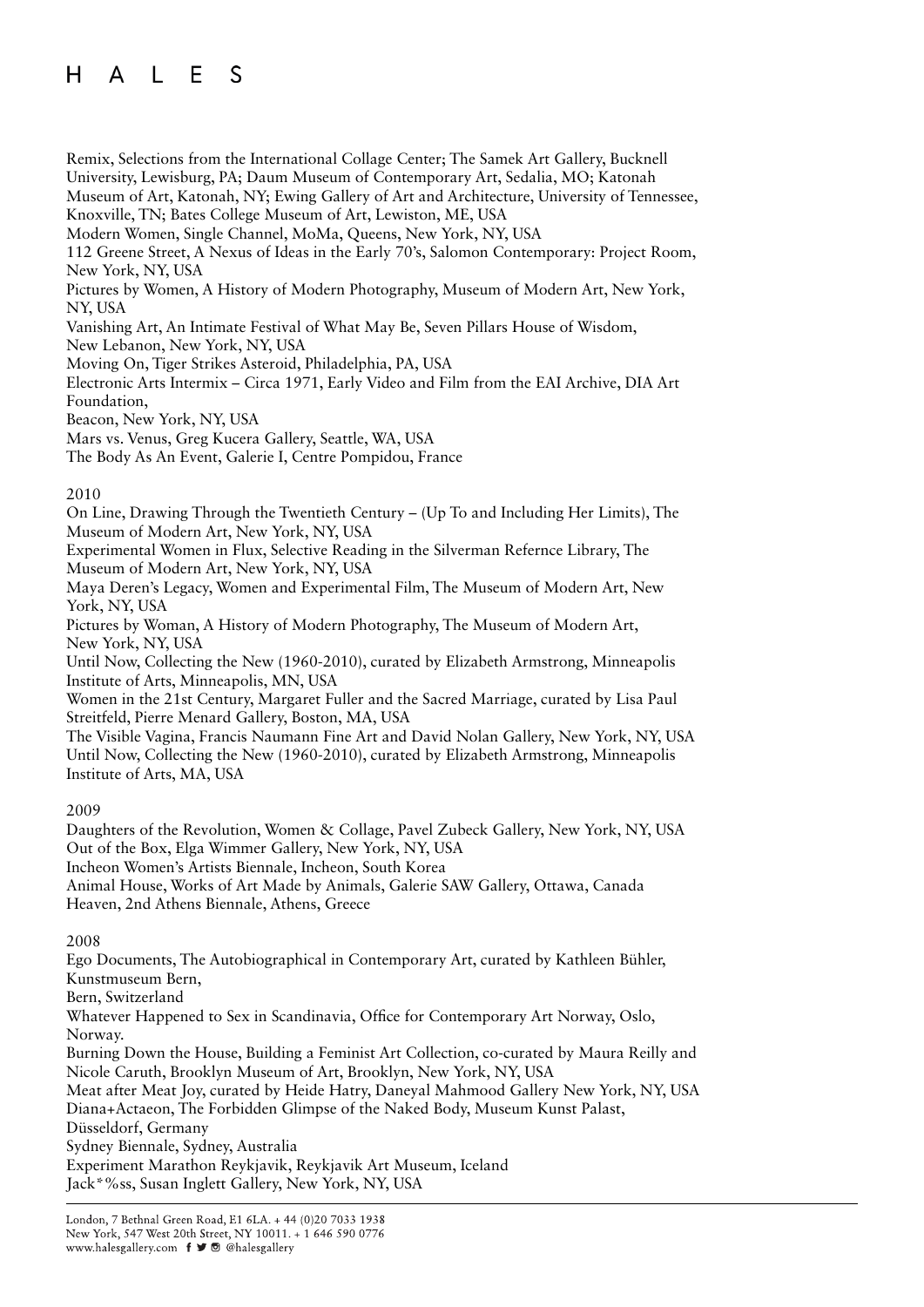Intimacies of Distant War, Samuel Dorsky Museum of Art, SUNY New Paltz, New York, NY, USA High Times, Hard Times, ZKM Center for Media and Art, Karlsruhe, Germany Comme des betes (Like animals), Musee des Beaux-Arts, Lausanne, Switzerland Love, Elga Wimmer Gallery, New York, NY, USA Impermanent Markings, Pratt Manhattan Gallery, New York, NY, USA Female Forms and Facets, Artwork by Women from 1975 to the Present, Central Connecticut State University Gallery, New Britain, CT, USA Close Up, curated by Dawn Ades and Simon Baker, The Fruitmarket Gallery, Edinburgh, UK 2007 Out of the Box, curated by Heide Hatry, Elga Wimmer Gallery, New York, NY, USA Claiming Space, The American Feminist Originators, Katzen Arts Center at American University, Washington DC, USA Architecture, A Borderline Case, Art Gallery of Windsor, Toronto, Canada Ensemble, Institute of Contemporary Art, Philadelphia, PA, USA New York State of Mind, curated by Shaheen Merali, Haus der Kulturen der Welt, Berlin, Germany KISS KISS BANG BANG, curated by Arakis Arakistan, Museo de Bellas Artes y de Arte Moderno de Bilbao, Bilbao, Spain Role Play, Feminist Art Revisited 1960-1980, Galerie Lelong, New York, NY, USA WACK! Art and the Feminist Revolution, 1965-1980, LA MOCA, Los Angeles, CA, USA; National Museum of Women in the Arts, Washington, USA; P.S.I Contemporary Art Center; Vancouver Art Gallery, Vancouver, Canada Vertigo, Museum of Modern Art, Bologna, Italy Battle of the Sexes, Centro Galego de Arte Contemporanea, Santiago de Compostela, Spain Poetic Terrorism-FEM 7, Festival Edicion Madrid de Neuvos Creadores, Paseo de Prado, Madrid, Spain

2006

Primitivism Revisited, Sean Kelly Gallery, New York, NY, USA

Big City Fall, P·P·O·W Gallery, New York, NY, USA

Annual Benefit at the Robert Miller Gallery, White Box Gallery, New York, NY, USA

Into Me/Out of Me, KunstWerke Institute for Contemporary Art, Berlin, Germany

Taipei Bienneal 2006, Dirty Yoga, Taipei Fine Arts Museum, Taipei, Taiwan

Primera generacion, Arte e imagen en movimiento, Reina Sofia Museum, Madrid, Spain

26 Anos, Encontros de Fotografia, Colegio des Artes, Portugal

The Message is the Medium, Jim Kempner Fine Art, New York, NY, USA

PLANE/FIGURE (American Art from Swiss Collection), Jim Kempner Fine Art, New York, NY, USA

High Times, Hard Times, Weatherspoon Art Museum, University of North Carolina, Greensboro, NC; American University Museum at the Katzen Arts Center, Washington D.C; National Academy Museum, New York, NY, USA

How I Finally Accepted Fate, EFA Gallery, New York, NY, USA

Into Me/Out of Me, P.S.I Contemporary Art Center, Long Island City, New York, NY, USA The Downtown Show: The New York Art Scene, 1974-1984. Grey Art Gallery, New York University, NY; Warhol Museum, Pittsburgh, PA; University Museum at Austin, TX, USA High Times-Hard Times, Independent Curator's International, traveling exhibition, New York, NY, USA

Potentially Harmful, The Art of American Censorship, Georgia State University, Atlanta, GA, USA

The Early Show: Video from 1969-1979, Hunter College- 68th and Lexington Gallery, New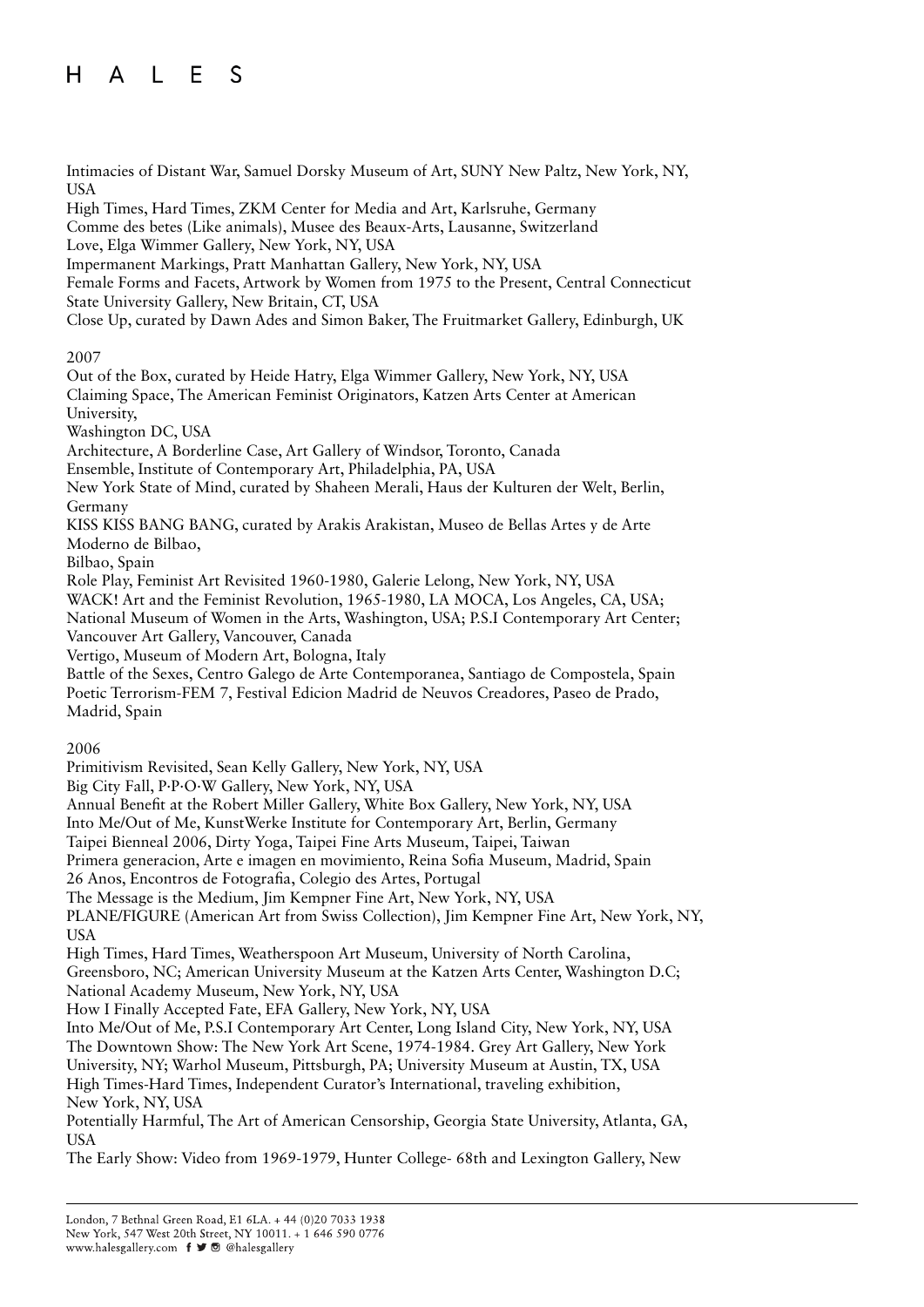# York, NY, USA

2005

Heroines (with Ana Mendieta and Valie Export), Galerie Akinci, Amsterdam, Holland Women, Metamorphosis of Modernity, Joan Miro Foundation, Barcelona, Spain How American Women Artists Invented Post-Modernism, Mason Gross School of the Arts Galleries at Rutgers University, New Brunswick, NJ, USA Including Their Limits, NY Painting 1966-1976 (tentative title), Independent Curator's International, New York, NY, USA Multiple Strategies, Contemporary Arts Center, Cincinnati, OH, USA Faces in the Crowd, Picturing Modern Life from Manet to Today, Castello di Rivoli, Turin, Italy Very Early Pictures, Luckman Gallery, California State University, Los Angeles, CA; Arcadia University Art Gallery, Glenside, PA, USA Feminist Redux (with Edelson, Mendieta, and Weiss), Remy Toledo Gallery, New York, NY, USA Up to and Including Her Limits, Macedonian Museum of Contemporary Art, Greece; Contemporary Art Center, Florence, Italy Disembodied, Mois de la Photo, Montreal, Canada A Kiss Isn't Just a Kiss, Contemporary Art Gallery, University of Connecticut, Storrs, CT, USA 3Mit Haut Und Haar (with Brus, Nitsch, Nauman, West, Export, Schwarzkogler), Galerie Julius Hummel, Vienna, Austria 2004 Performance en Vivo, Museo de Arte de Puerto Rico, San Juan Form & Contents, Corporal Identity, Body Language, Museum of Arts and Design, New York, NY, USA Curtain Up!, CEPA Gallery, Buffalo, New York, NY, USA Global Village, The Sixties, Montreal Museum of Fine Arts, Montreal, Quebec; Dallas Museum of Art, Dallas, TX, USA Faces in the Crowd, Picturing Modern Life from Manet to Today (2004-- 2005), Whitechapel Gallery, London, UK Les Panoramiques, Optica un Centre d'art Contemporain, Montreal, Quebec, Canada The 7th Biennial Photography Art Auction, CEPA Gallery, Buffalo, New York, NY, USA Anatomically Correct, 473 Broadway Gallery, New York, NY, USA Sexy Beasts 1963--2004, Ethan Cohen Fine Arts, New York, NY, USA Constructive Engagement, Ocularis, Brooklyn, New York, NY, USA The Cooper Union' Third Annual Urban Visionaries Award Dinner & Silent Auction, Hammerstein Ballroom, New York, NY, USA Postcards From the Edge Visual AIDS Benefit, Brent Sikkema Gallery, New York, NY, USA Artwalk NY 2004, Sotheby's, New York, NY, USA Solo Art Auction for the Kitchen, Chelsea Art Museum, New York, NY, USA The Evolution Festival, Lumen, Leeds, UK

2003

Global Village: The Sixties, Montreal Museum of Fine Arts, Montreal, Quebec, Canada (September 2003—January 2004); Traveled to: Dallas Museum of Art, Dallas, TX (February 2004—May

2004).

Skin--Deep, Il Museo d'Arte Moderna e Contemporanea di Trento e Roverto, Italy Change of Valves, Espai d'Art Contemporani de Castello, Spain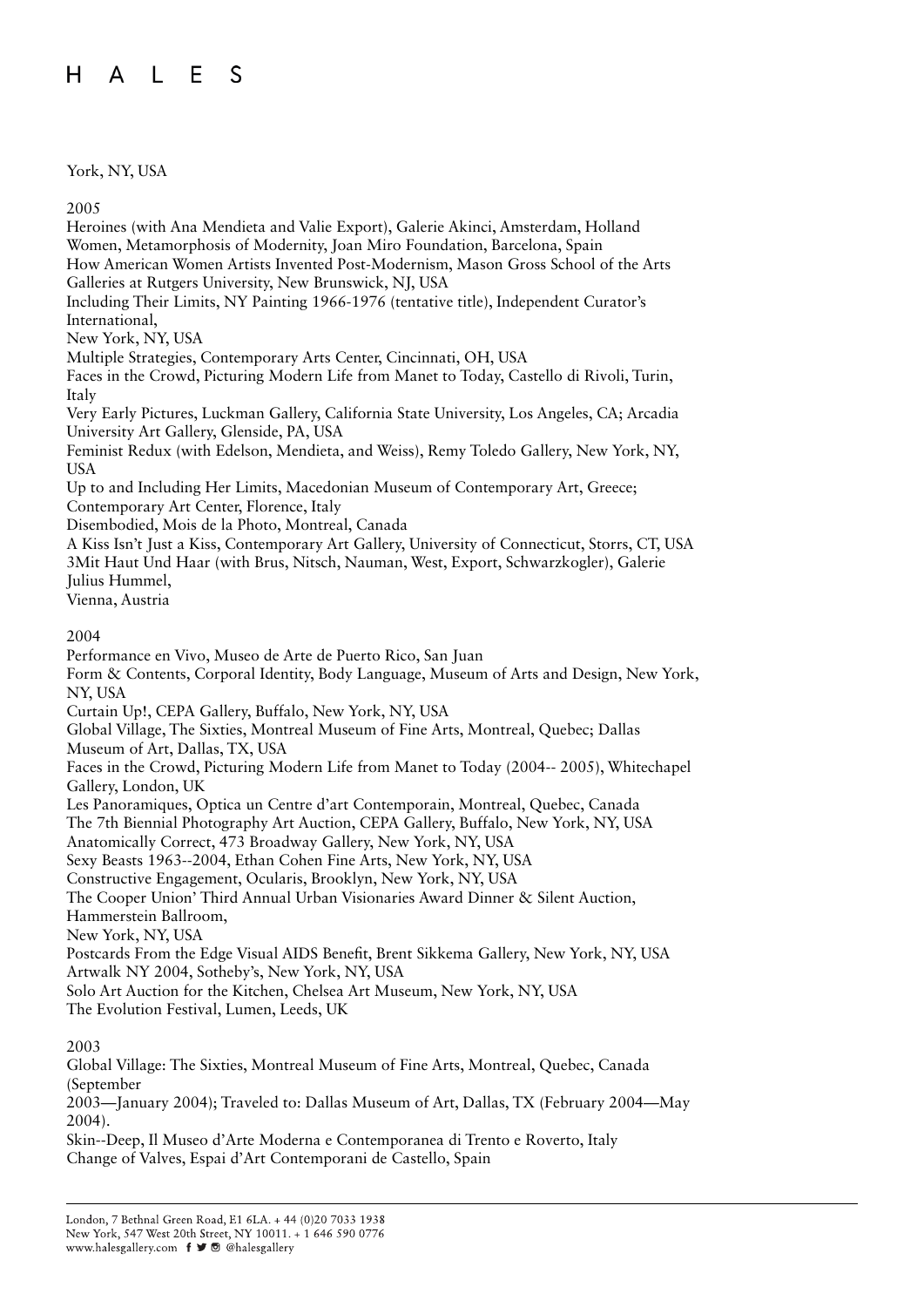Xscreen, Ludwig Museum, Vienna, Austria An Exhibition Around Life, Zen, and Art, Archivio Emily Harvey, Venice, Italy Catholic: A New Art Publication and Exhibition, Guild & Greyshkul, New York, NY, USA Beta Launch: Artists in Residency, Eyebeam, New York, NY, USA Form & Contents: Corporal Identity, Body Language, Museum for Angewandte Kunst, Frankfurt, Germany Critical Mass: Happenings, Fluxus, Performance, Intermedia & Rutgers University, 1958-1971, Mead Art Museum, Amherst College, MA, USA Women in the Same Coat by Nicola L, Briggs Robinson Gallery, New York, NY, USA Gloria, Another Look At Feminist Art of the 1970's, Galleries at Moore, Philadelphia, PA, USA Body Politics, Elga Wimmer PCC, New York, NY, USA Witness, Theories of Seduction, Dorsky Gallery, New York, NY, USA High Performance, The First Five Years, 1978-1982, Museum of Contemporary Art, Los Angeles, CA, USA Various Properties, Morris & Helen Belkin Art Gallery, British Columbia, Canada. Serious Play--Metaphorical Gestures, Austrian Cultural Center, New York, NY, USA 2002 Homage to Rudolf Schwarzkogler, Baumgartner Gallery, New York, NY, USA Crisis Response, The RISD Museum of Art, Providence, RI, USA A Short History of Performance, Part One, Whitechapel Art Gallery, London, UK Corporeal/Cuerpo Real, Photo Espana, Centro Cultural Conde Duque, Madrid, Spain Homage to Rudolf, Schwarzkoger, Gallery Krinzinger, Vienna, Austria Gloria, Another Look at Feminist Art in the 1970's, White Columns, New York, NY, USA Invitational Exhibition of Painting & Sculpture, The American Academy of Arts and Letters, New York, NY, USA Women Artists, Their Work and Influence, 1950's –1970's, Gallery Paule Anglim, San Francisco, CA, USA Re: La Chinoise, Baumgartner Gallery, New York, NY, USA Goddesses, Galerie LeLong, New York, NY, USA 4High Performance, The first 5 years, 1978-1982, Bard Center for Curatorial Studies, Annendale-on-Hudson, New York, NY, USA Textual Operations, White Box Gallery, New York, NY, USA Art and Outrage, Robert Miller Gallery, New York, NY, USA Postcards, AIR Gallery, New York, NY, USA Happening In Actions, Ludwig Museum of Modern Art, Vienna, Austria Basel Art Fair, Basel, Switzerland Fluxus Itself, Reina Sofia Museum, Madrid, Spain Personal and Political, The Women's Art Movement, 1969-1975, Guild Hall, East Hampton, New York, NY, USA Public Affairs, Kunsthaus, Zurich, Switzerland 2001

01 01 01, Art in Technological Times, San Francisco MOMA online exhibition, San Francisco, CA, USA

More Wrong Things, White Box, New York, NY, USA

More Wrong Things, Cornerhouse, Manchester, UK

Les Voluptes, Borusan Art Gallery, Istanbul, Turkey

Between Sound and Vision, Gallery 400, University of Illinois, Chicago, IL, USA

Double Trouble, CS and Sands Murray-Wassink, Gallerie Cokkie Snoei, Rotterdam, Holland.

Project 1., Elga Wimmer Gallery, New York, NY, USA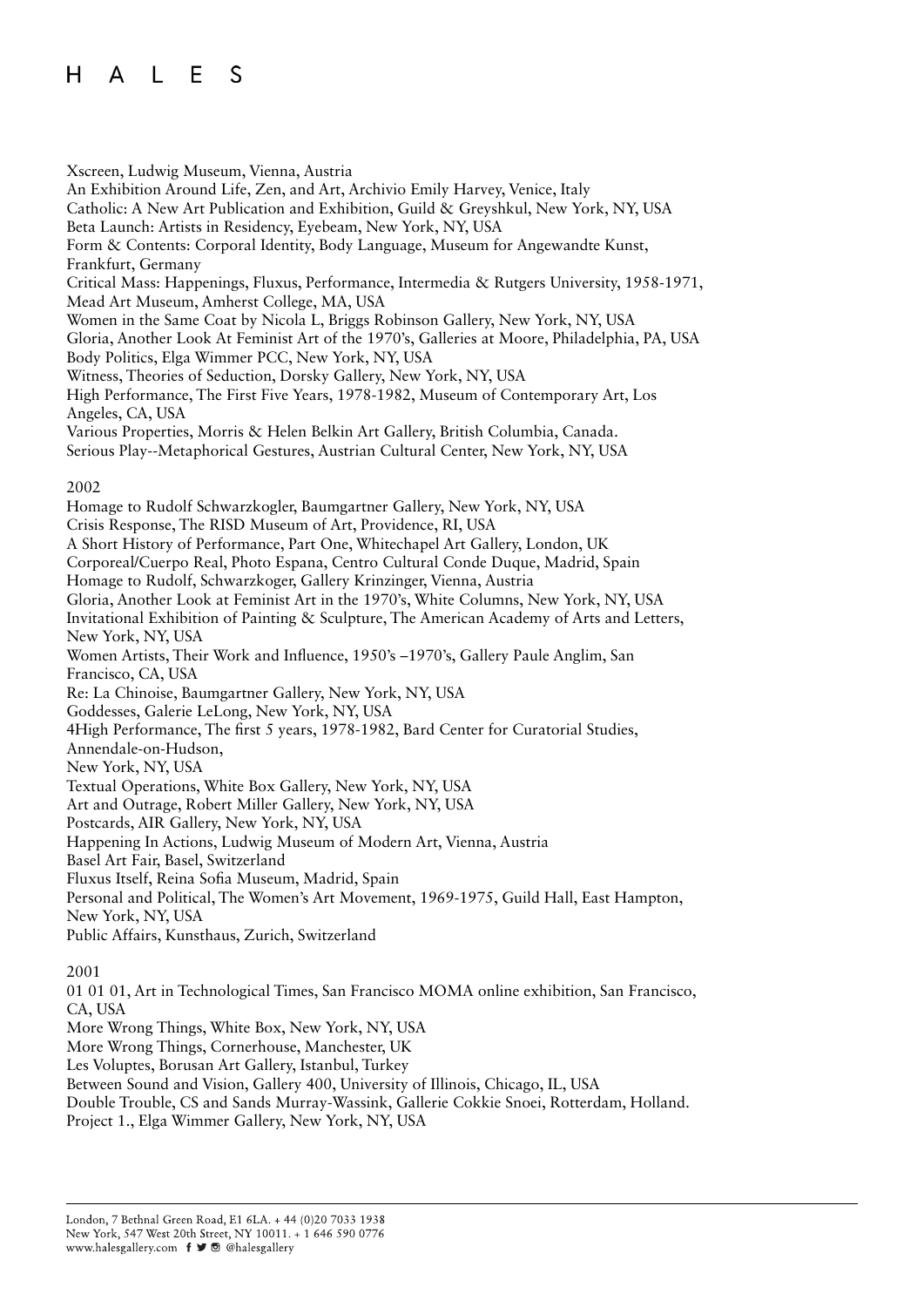2000

MAN Body in Art from1950-2000, Arken Museum of Modern Art, Copenhagen, Denmark Tempus Fugit, Time Flies, The Nelson- Atkin's Museum of Art, Kansas City, MO, USA Unexpectedly Research, Arco Collections, Madrid, Spain Vesper Pool, Emily Harvey Gallery, New York, NY, USA Here Kitty Kitty, Nexus Contemporary Art Center, Atlanta, GA, USA The End An 18-Year History of Exit Art, Exit Art, New York, NY, USA Double Space, Apex Gallery, New York, NY, USA Sensuality, Love and Sexuality, Trondheim Kunstmuseum, Trondheim, Norway The Wounded Diva, Die verletzte Diva, Stadtische Galerie im Lenbachhaus, Munich, Germany. Action/Performance and the Photograph, Sidney Mishkin Gallery, Baruch College, New York, NY, USA Animal, Anima, Animus, Winnipeg Art Gallery, Winnipeg, Canada Der anagrammatische Korpe, Neue Galerie am Landesmuseum, Joanneum, Germany Vivisection, Location One, New York, NY, USA Rites of Passage, Quinceneras, Blue Star Art Space, San Antonio, TX, USA Summerstage, Charim Klocker 2, Salzburg, Austria Animal Animal, Bayly Art Museum, University of Virginia, Charlottesville, VA, USA 1999 The American Century, Art & Culture 1950-2000, Whitney Museum of American Art, New York, NY, USA Out of Actions, Museum of Contemporary Art, Tokyo, Japan Coming to Life, The Figure in American Art 1955-1965, Henry Art Gallery, Seattle, WA, USA Red Square, Smack Mellon Studios, Brooklyn, New York, NY, USA Treatment, Women's Bodies in Medical Science and Art, Dinnerware Gallery, Tucson, AZ, USA New Works: 99.1, Art Pace Gallery, San Antonio, TX, USA Animal, Anima, Animus, Winnipeg Art Gallery, Winnipeg, Manitoba, Canada No limits, A Celebration of Freedom & Art, Judson Memorial Church, New York, NY, USA No limits, A Celebration of Freedom & Art, Smack Mellon Studios, Brooklyn, NY, USA Animal, Anima, Animus, P.S.I Contemporary Art Center, New York, NY, USA Art for Arts Sake, Bard College Center for Curatorial Studies Museum, Annendale-on-Hudson, New York, NY, USA An Inadequate History of Conceptual Art, American Fine Arts Gallery, New York, NY, USA Calendar 2000, Bard College Center for Curatorial Studies Museum, Annendale on Hudson, New York, NY, USA Hedge, Between Time and Inten, Thomas Healy Gallery, New York, NY, USA Head to Toe, Impressing the Body, University Gallery of the University of Massachusetts, Amherst, MA, USA 1998 Promuovere l'Alluvione: Fluxus nella sua Epoca 1958-1978, Centro per l'Arte Contemporanea, Umbertide, Italy The Tip of the Iceberg, A Response to New York Museums, Dorfman Projects, New York, NY, USA Animal, Anima, Animus, Porin Taidemuseo, Pori, Finland The Theater of Cruelty, Cristinerose Gallery, New York, NY, USA 5The Bathroom, Thomas Healy Gallery, New York, NY, USA

Techno, An Exhibition of Modern Art, Gallery Eugenia Cucalon, New York, NY, USA

Museau d'Art Contemporani, Barcelona, Spain

Out of Actions, Between Performance and the Object 1949-1979, Museum of Contemporary

Art,

Los Angeles, CA, USA

Museum voor Moderne Kunst, Arnhem, The Netherlands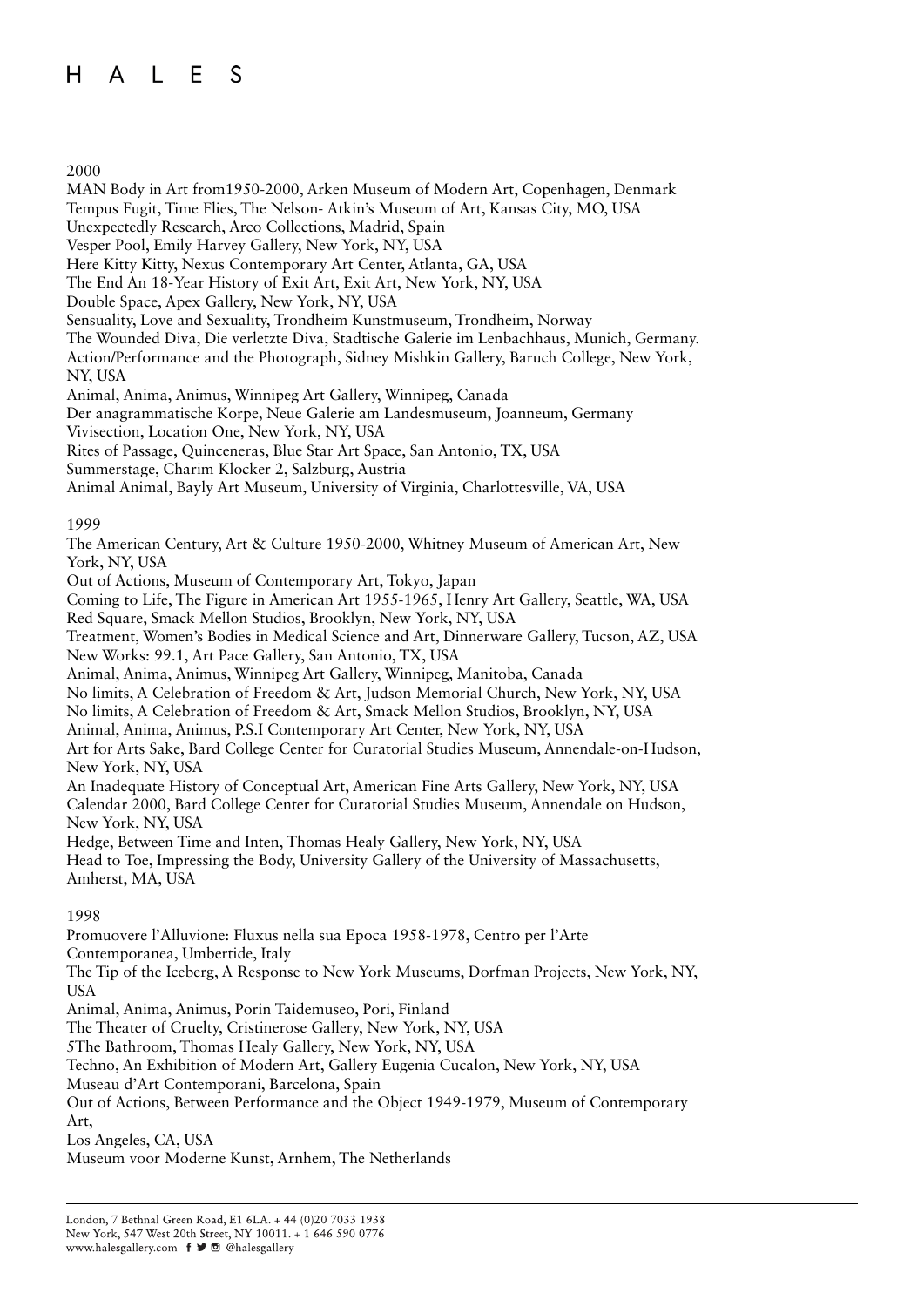Re: Duchamp/ Contemporary Artists Respond to Marcel Duchamp's Influence, Abraham Lubelsky Gallery, New York, NY, USA

Out of Actions, Between Performance and the Object 1949-1979, Osterreichisches Museum fur Angewandte Kunst, Vienna, Austria

Out of Actions, Between Performance and the Object 1949-1979, Museau d'Art Contemporani, Barcelona, Spain

## 1997

Women in Photography, Transforming the Mirror, Simmons College/ MA College of Art, Boston, MA, USA

Action/ Performance and the Photograph, Craig Krull Gallery, Pasadena, CA, USA Video (desnudo), Art & Idea, Correos, Mexico

Making Pictures, Women and Photography, 1975 – Now, Bernard Toale Gallery, New York, NY, USA

Drawing Performance, Center for Curatorial Studies, Bard College, Annandale-on-Hudson, New York, NY, USA

Body in the Lens, Musee des Beaux-Arts de Montreal, Montreal, Canada

Auto Portait: The Calligraphy of Power, Exit Art, New York, NY, USA

Summer of Love, Fotouhi-Cramer Gallery, New York, NY, USA

Drawn and Quartered, Elga Wimmer Gallery, New York, NY, USA

Text and Touch, Art Gallery at Hunter College, New York, NY, USA

Hall of Mirrors, Art and Film Since 1945, Museum of Contemporary Art, Los Angeles; Wexner Center, Columbus, Ohio; Palazzo delle Esposizioni, Rome, Italy; Museum of Contemporary Art, Chicago, IL, USA

1996

Le Cirque 96, Une Manifestation d'artistes Contemporains, Cirque d'Hiver, Paris, France (Nude), A Comparison of the Artist in Video from the 1970s and 1990s, Catharine Clark Gallery, San Francisco, CA; Trans Hudson Gallery, New York, NY, USA Making Pictures, Women and Photography, 1975 - Now, Nicole Klagsbrun Gallery, New York, NY, USA

Action/Performance and the Photograph, Craig Krull Gallery, Pasadena, CA; Hatton Gallery, Colorado State University, Fort Collins, CO., USA

Virtual Reality Touching Pornography, International Center for Photography, New York, NY, USA

Instructions Per Second, International Festival of Films on Art, Montreal,Canada; World Wide Video Festival, The Hague, Netherlands.

Meet the Artist, SoHo Arts Festival, New York, NY, USA

Fifth Year Celebration, Elga Wimmer Gallery, New York, NY, USA

Hall of Mirrors, Art & Film Since 1945, Museum of Contemporary, Los Angeles, CA, USA

Sexual Politics, Judy Chicago's Dinner Party in Feminist Art History, UCLA, Armand Hammer Museum,

Los Angeles, CA, USA

The Body as a Membrane, Kunsthallen Brandts Klaedefabrik, Odense, Denmark

Drawings and Maquettes by Sculptors, Galerie Samuel Lallouz, Montreal, Canada

Estro Turf, Annika Sundvik Gallery, New York, NY, USA

Beat Culture and the New America, 1950-1965, Whitney Museum of American Art, New York, NY, USA

Wheel of Fortune, Artists Interpret the Tarot, Lombard/Freid Fine Arts, New York, NY, USA Feminin/Masculin, Le Sexe de l'Art, Centre Georges Pompidou, Paris, France.

#### 1995

System Aesthetics, Works from the Permanent Collection, San Francisco Museum of Modern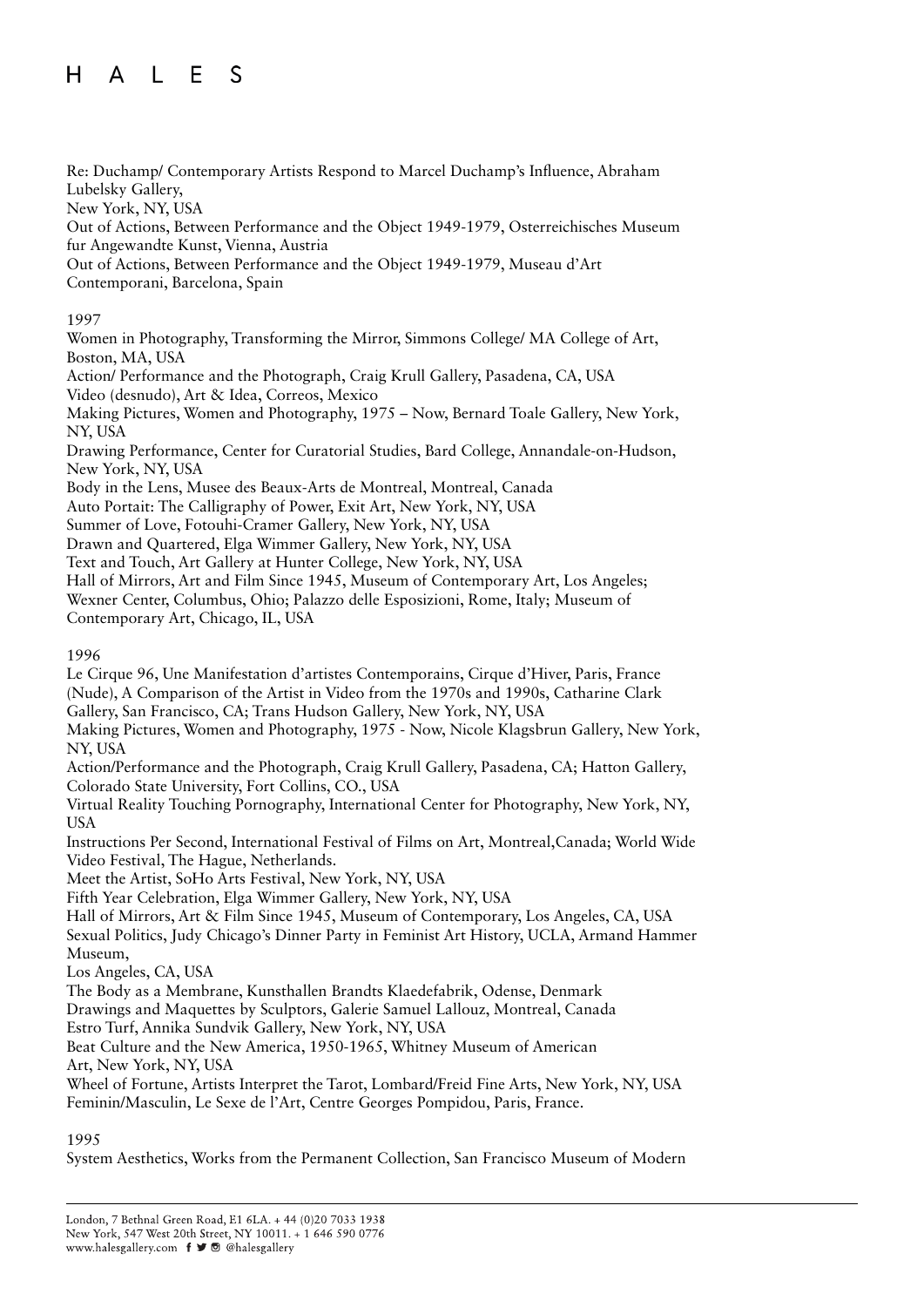Art, San Francisco, CA, USA Multimediale 4, Zentrum fur Kunst und Medientechnologie, Karlsruhe, Germany. Human/Nature, The New Museum of Contemporary Art, New York, NY, USA Bestial Angels, William King Art Center, Abingdon, VA, USA Exhibition of Alternative Religions, First National Church of the Exquisite Panic, Inc., New York, NY, USA 6Wheel of Fortune, Artists Interpret the Tarot, Lombard/Freid Fine Arts, New York, NY, USA Feminin/Masculin, Le Sexe de l'Art, Centre Georges Pompidou, Paris, France Revolution, Art of the Sixties from Warhol to Beuys, Museum of Contemporary Art, Tokyo, Japan Women on the Verge (Fluxus or Not), Elga Wimmer Gallery, New York, NY, USA Action/Performance and the Photograph, Craig Krull Gallery, Pasadena, CA, USA Phallic Symbols, Images in Contemporary Art, Hal Bromm Gallery, New York, NY, USA Outside the Frame, Performance & the Object, Snug Harbor Cultural Center, Staten Island, NY, USA Revealing Desire, Cristinerose Gallery, New York, NY, USA Endurance, Exit Art, New York, NY, USA Recent Acquisitions, Photography, Museum of Modern Art, New York, NY, USA In a Different Light, Matrix Gallery, University Art Museum, University of California at Berkeley, CA, USA Acconci, Antoni, Burden, Mendieta, Nauman, Schneemann, Wilke, Natalie Karg/Josh Baer Gallery, New York, NY, USA Neo-Dada: Redefining Art, The Equitable Gallery, organized by the American Federation of Arts, New York, NY, USA Hors Limites 1960-1995, Centre Georges Pompidou, Paris, France 1994 Carolee Schneemann and Otto Muhl, Chicago Art Fair, Chicago, IL, USA; Hubert Klocker Gallery, Austria Blast Art Benefit, TZ' Art & Co Gallery, New York, NY, USA The Return of the Cadaver Exquisite, Drawing Center, New York, NY, USA; Corcoran Gallery of Art, Washington D. C., USA ;Fundacion para el Arte Contemporanea, Mexico City, Mexico The Exquisite Corpse (Auction Exhibit), Atlantic Center for the Arts, New Smyrna Beach, FL, USA Shape Your Body, Verso il Corpo Astratto, La Giarina, Verona, Italy Oh Boy! It's a Girl!, Kunstverein, Munich, Germany Outside the Frame, Performance and the Object, Cleveland Center for Contemporary Art, Cleveland, OH, USA 1993 Blast Benefit, X-Art Foundation, New York, NY, USA Faculty Artists 1981-1993, Hunter College Art Gallery, New York, NY, USA Abject Art, Whitney Museum of American Art, New York, NY, USA Action, Performance and the Photograph, Turner/Krull Gallery, Los Angeles, CA, USA

Living Rites, Carla Stellweg Gallery, New York, NY, USA

Coming to Power – 25 Years of Sexually X-Plicit Art by Women, David Zwirner Gallery, New York, NY, USA

In the Spirit of Fluxus, Walker Art Center, Minneapolis, MN, USA

1920: The Subtlety of Subversion – The Continuity of Interversion, Exit Art, New York, NY, USA

Please Observe, Bard College, Annandale-on-Hudson, NY, USA

Bodily, Penine Hart Gallery, New York, NY, USA

Performing Objects, Contemporary Art Center, Cincinnati, OH, USA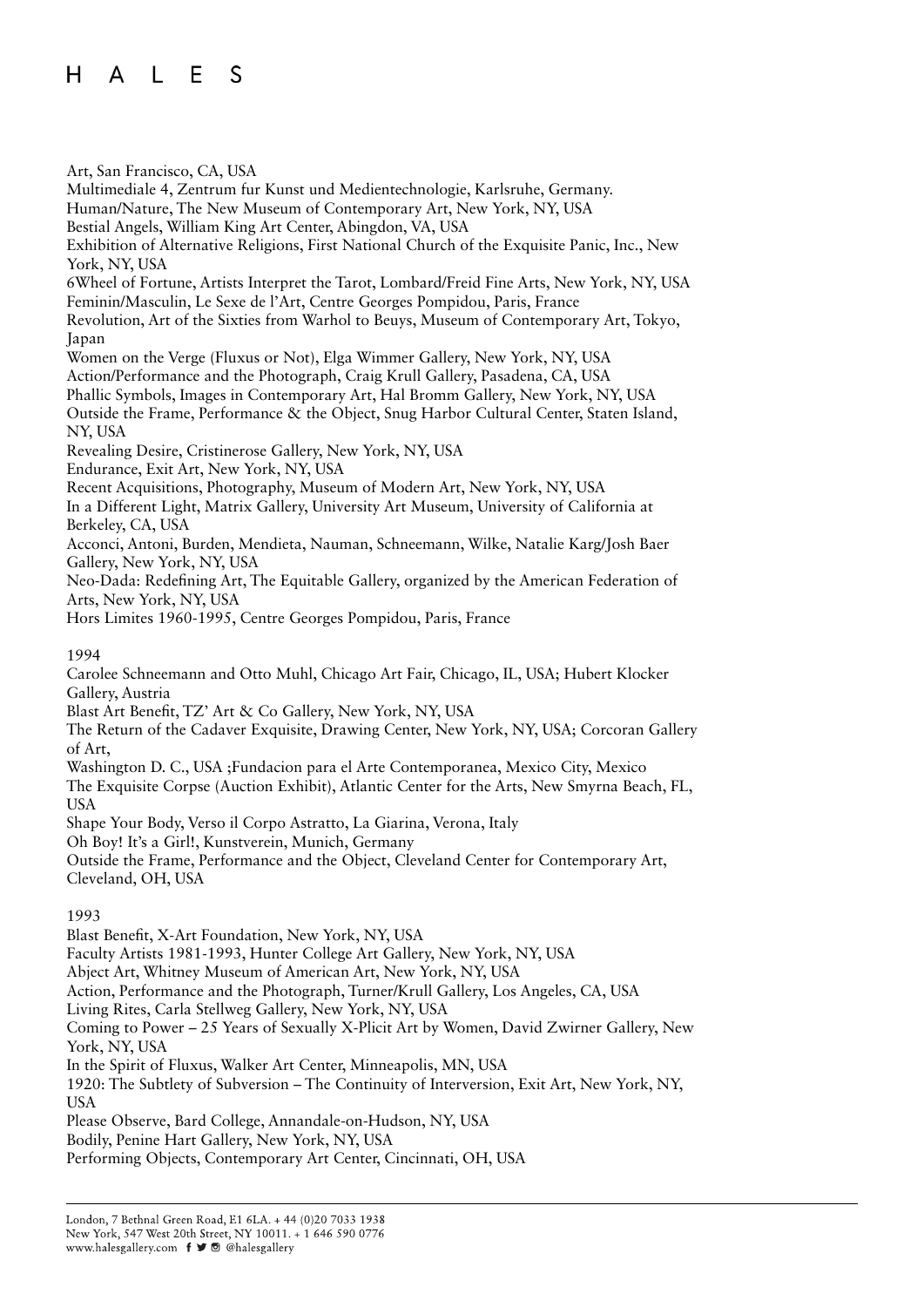FluxAttitudes, The New Museum of Contemporary Art, New York, NY, USA

#### 1992

Music for Eye and Ear, Emily Harvey Gallery, New York, NY, USA FluxAttitudes, The New Museum of Contemporary Art, New York, NY; Hatton Gallery, Colorado State University, Fort Collins, CO, USA Erotiques, AB Galleries, Paris, France Artists of Conscience, 16 Years of Social and Political Commentary, Alternative Museum, New York, NY, USA Chicago Art Fair, Michael Lowe Gallery, Chicago, IL, USA Blast Benefit, X- Art Foundation, New York, NY, USA The Transparent Thread, Asian Philosophy in Recent American Art, curated by Gail Gelburd and Geri De Paoli, Hofstra Museum, Hofstra University, Hempstead, New York, NY; Blum Art Institute, Bard College, Annandale- on-Hudson, New York, NY; Sarah Campbell Blauffer Gallery, Houston, TX; Salina Art Center, Salina KS; Crocker Art Museum, Sacramento, CA; Laguna Art Museum, Laguna Beach, CA, USA Seeing Red, White, and Blue, Censored in the USA, Visual Arts Center of Alaska, Anchorage, AK, USA Made/Enacted, University of California, Santa Barbara, CA, USA 7 A Feminist Erotic Iconography, Santa Barbara Museum of Contemporary Art, Santa Barbara,

CA, USA The Rag Trade, The Inter Art Center, New York, NY, USA

## 1991

The Projected Image 1991, San Francisco Museum of Modern Art, San Francisco, CA, USA Iron City Flux and Fluxus Deluxe, Pittsburgh Center for the Arts, Pittsburgh, PA, USA A Grave Silence, From Hitler to Helms, Ghia Gallery, San Francisco, CA, USA Lists, Cage Gallery, Cincinnati, OH, USA

#### 1990

The Tao of Contemporary Art, Bard College, Annandale-on-Hudson, NY, USA The Avant-Garde 1950-1990, Venice Biennale, Venice, Italy Concrete Utopia, Stadtische Kunsthalle, Dusseldorf, Germany Christmas Group Exhibit, Emily Harvey Gallery, New York, NY, USA Fluxus Closing In, Salvatore Ala, New York, NY, USA Pharmacy, Jan Kesner Gallery, Los Angeles, CA, USA Fluxus Subjectiv, Galerie Krinzinger, Vienna, Austria, USA Pianofortissimo, Fondazione Mudima, Milan, Italy, USA Scroll Painting With Exploded TV, Nahan Contemporary, New York, NY, USA Pharmacy, Jan Kesner Gallery, Los Angeles, CA, USA

#### 1989

The Theater of the Object, 1958-1972: Reconstructions, Recreation, Reconsiderations, Alternative Museum, New York, NY, USA Fluxus & Co., Emily Harvey Gallery, New York, NY, USA Subjective Lines- Objective Video, Colgate University Dana Arts Center, Hamilton, NY, USA Exhibit by Happenings Artist, Galerie Genie, Paris, France Exhibit, Galerie 1900-2000, Paris, France Faculty Exhibit, Huntington Art Museum, University of Texas at Austin, Austin, TX, USA International Experimental Film Congress, Toronto, Canada, USA A Different War, Whatcom Museum, Bellingham, WA, USA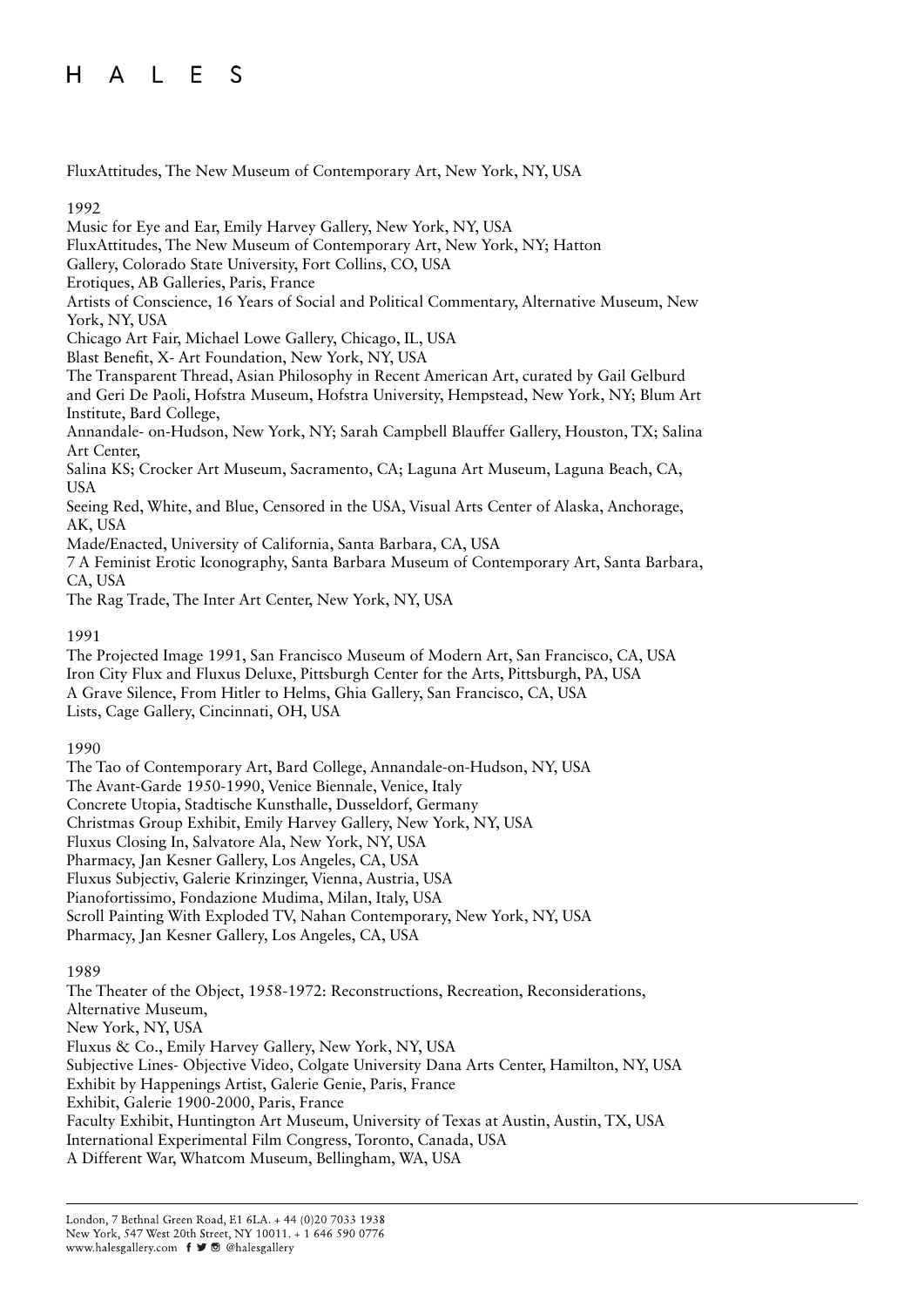#### $H$ L E  $\mathsf{A}$ S

#### 1988

New Rituals in Contemporary Art, Museum School of Fine Arts, Boston, MA, USA Apollo, Dionysus and Job: Performance Art and the Theater of the Object, The Alternative Museum, New York, NY, USA Cycladic Imprints, New Music America, Miami, FL, USA Issues That Won't Go Away, P·P·O·W, New York, NY, USA

#### 1987

Sacred Spaces, Everson Museum, Syracuse, NY, USA Dark Rooms, Artists Space, New York, NY, USA The Political is Personal, Ceres Gallery, New York, NY, USA Six From the Hudson Valley, Art Awareness Gallery, Lexington, NY, USA With Her Body in Mind, Hera Gallery, Providence, RI, USA Connections Project, MOCHA, New York, NY, USA

Landmark Art Project, Museum of Seasonal Change, La Jolla, CA, USA

#### 1986

Letters, Clocktower, New York, NY, USA

The Definitive Assemblage Show, Avenue B Gallery, New York, NY, USA

Contemporary Prints, Brody's Gallery, Washington, D.C., USA

The Heroic Female, Ceres Gallery, New York, NY, USA

1986: A Celebration of the Arts, City Gallery, New York, NY, USA

The Male Nude-Women Regard Men, Hudson Galleries, New York, NY, USA

Tracking, Tracing, Marking, Pacing, National Museum of Dance, Saratoga Springs, New York, NY, USA

Gentlemen's Choice, Women's Building Gallery, Los Angeles, CA, USA

Homage to Ana Mendieta, Zeus Trabia Gallery, New York, NY, USA

Naked, Toward A Visual Culture, University of Colorado and Naropa Institute, CO, USA

1985

Modern Machines, Recent Kinetic Sculpture, Whitney Museum at Philip Morris, New York, NY, USA

Group Work, Max Hutchinson Gallery, New York, NY, USA Disformation, Alternative Museum, New York, NY, USA

#### 1984

Blam! The Explosion of Pop, Minimalism and Performance 1958-1964, Whitney Museum of American Art, New York, NY, USA Salvaged – The Origins of Assemblage, P.S.I Contemporary Art Center, Long Island City, New York, NY, USA 8 Carnival Knowledge, Franklin Furnace, New York, NY, USA Art as Social Conscience, Blum Avery Gallery, Bard College, Annandale-on-Hudson, NY, USA Artists Call, Castelli Gallery, P.S.I Contemporary Art Center, Long Island City, New York, NY, USA The Drawing as Object and Idea, Sarah Lawrence College, Bronxville, New York, NY, USA Sound Art, Sculpture Center, New York, NY, USA The Body Politic, Tower Gallery, New York, NY, USA

#### 1983

Film as Installation, The Clocktower, New York, NY, USA Events by Eight Artists, Rochester Institute of Technology, NY, USA Basel Art Fair, Renate Fassbender Gallery, Basel, Switzerland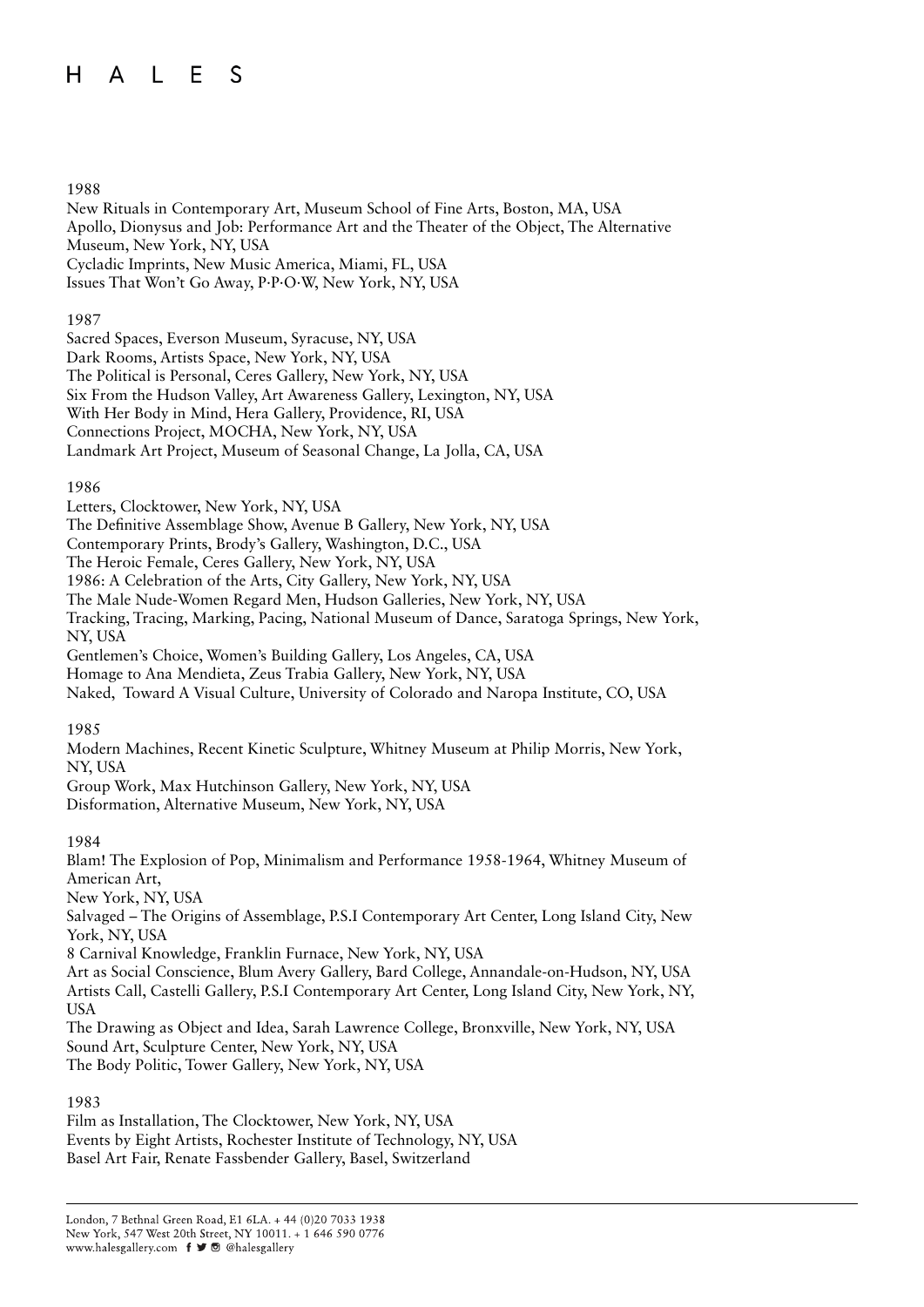100 Drawings, Artist's Space, New York, NY, USA Small Objects, A.I.R. Gallery, New York, NY, USA Mixed Grill, Grommet Gallery, New York, NY, USA Artists' Books, M&R Fricke Gallery, Dusseldorf, Germany

### 1982

The Pornographic and Erotic Image – Toward Definition and Implication, International Center for Photography, New York, NY, USA

Labyrinth of Self Consciousness, Warsaw Museum of Art; Lodz Museum of Art, National Museum of

Wroclaw, Poland

Judson Dance Theater, Grey Art Gallery and Study Center, New York University, New York, NY, USA

Performing the Person, Displacements of Life Narrative, State University of New York, Buffalo, New York, NY, USA

Tracking, Tracing, Marking, Pratt Manhattan Center Gallery, New York, NY, USA The Rebounding Surface, Bard College, Annadale-on-Hudson, NY, USA

Homage to Cornell, Galerie Gabrielle Bryars, New York, NY, USA

Erweiterte Fotografie, Kunstler Wienar Secession- Internationale Biennale, Vienna, Austria

## 1981

Broken Surfaces, Tibor de Nagy Gallery, New York, NY, USA Drawings in Motion, Virginia Polytechnic Institute Gallery, Museum of Contemporary Art, Chicago, IL, USA

Miedzynarodowe Triennale Rysenku/ International Drawing Triennial, Warsaw, Poland

1980

A Decade of Women's Performance, Contemporary Art Center, New Orleans, LA, USA Camere Incantate/Espansione dell'Immagine, Palazzo Reale, Milan, Italy, USA Heresies Benefit Exhibit, Marino Gallery, New York, NY, USA Pierre Restany, Homage to George Maciunas, Mohammed Centro di Communicazione, Genova, Italy Harbingers of Apolcalypse, Museum fur Kultur, Berlin, Germany Public Policy/ Architectural Propositions, The Storefront, New York, NY, USA International Artists' Books, Visual Studies Workshop, Rochester, New York, NY, USA

# 1979

Io e Gli Altri, Galeria Apollinaire, Milan, Italy Film as Film, Film Festival, Hayward Gallery, London, UK Artist and Book- The Literal Use of Time, Ulrich Museum of Art, Kansas City, MO, USA

#### 1978

The Museum of Drawers, Cooper-Hewitt Museum, New York, NY, USA Artwords and Bookworks, Los Angeles Institute of Contemporary Art, Los Angeles, CA, USA Artists Books, Franklin Furnace, New York, NY, USA La Boutique Aberrante, Centre Georges Pompidou, Paris, France Women's Art By Four, Galeria Karki, Warsaw, Poland Contemporaries, Women's Caucus for Art, New York University Graduate Center, New York, NY, USA

# 1977

La Boutique Aberrante, Centre Ceorges Pomidou, Paris, France Contact: Women and Nature, Greenwich Library, Greenwich, CT, USA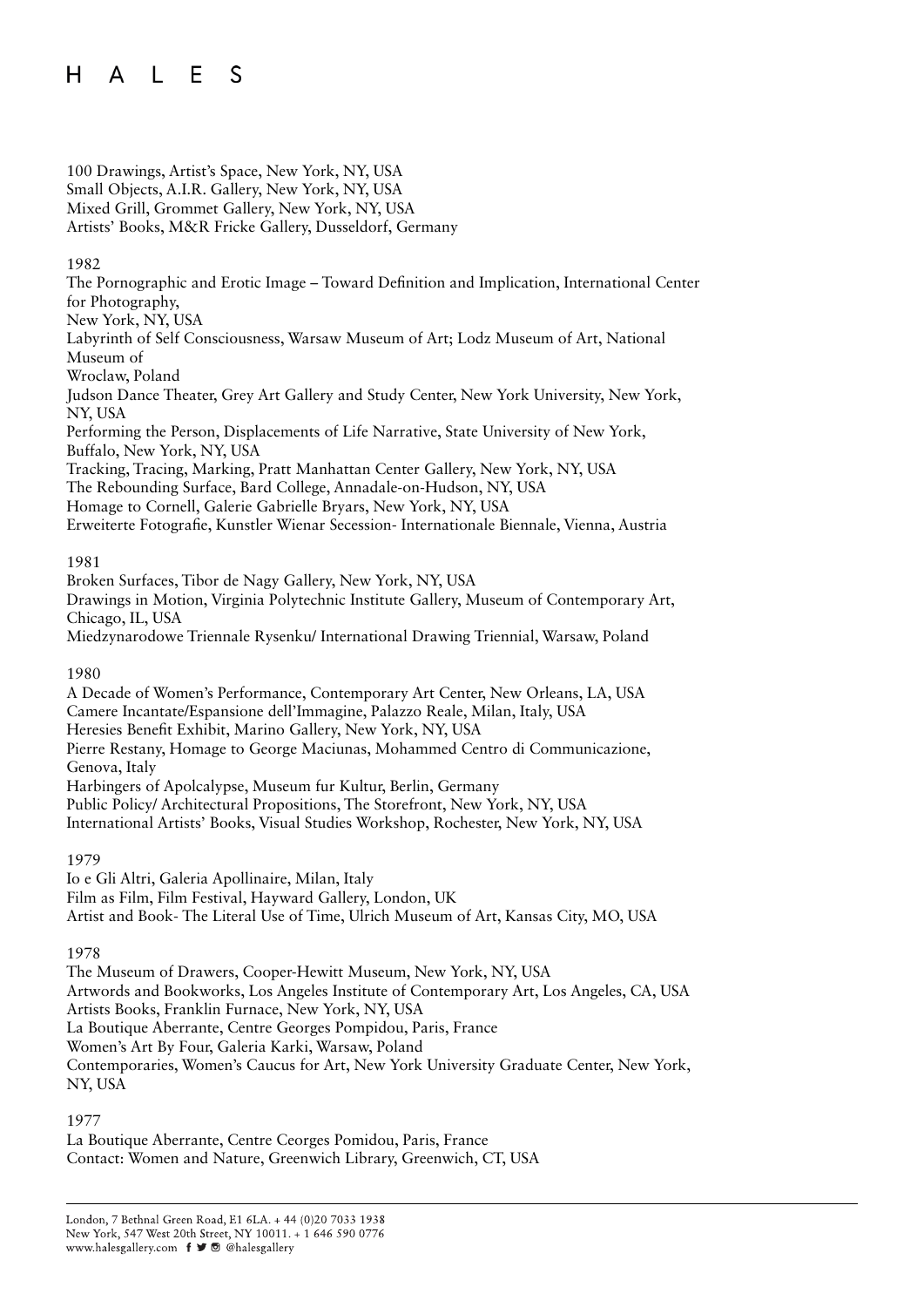#### A L E  $H$ S

Nothing But Nudes, Whitney Museum Downtown, New York, NY, USA 1976 32-Inch Reading Room, A.I.R. Gallery, New York, NY, USA Painting, State University of New York Gallery, New York, NY, USA Charles Henri Ford Invites Post Cards, Iolas Gallery, New York, NY, USA Judson Dance Theater Exhibit and Archives, Judson Church, New York, NY, USA

### 1975

Artists and Post Cards, Loeb Student Center, New York University, New York, NY, USA Group Exhibition, Tarte Gallery, New York, NY, USA Throw Away, Avant-Garde Festival, Grand Central Station, New York, NY, USA

#### 1971

Electronic Activation Room, Happenings & Fluxus, Kunstverein, Koln, Germany 91967 Scores & Drawings: John Cage Notations, Leo Castelli Gallery, New York, NY, USA Snug Harbor, Avant--Garde Festival, Staten Island, New York, NY, USA Torture Environment, Judson Church, New York, NY, USA

1965

Objects by Five, Van de Bovenkamp Gallerie, New York, NY, USA Casella Foundation- U. S., Woodstock, NY, USA

1964

Contemporary Drawing, Rose Art Museum, Waltham, MA, USA Festival of Free Expression, "Meat Joy Performance," Paris, France, USA

1963

Group Exhibition, The Federation of the Arts, Philadelphia, PA, USA Three Worlds, 10/4 Gallery, New York, NY, USA

1962

Group Exhibition, Theater Innovations, Denver, CO, USA

#### **Performances**

2009

Mysteries of the Iconographies (performative/lecture); Abandon Normal Devices Festival, Tate Liverpool, UK Carolee Schneeman, performative/lecture with artists in program, Moderna Museet, Stockholm, Sweden Misbehavior, A series of performances in response to Nayland Blake's Behavior, New York, NY, USA

1998

'Your Dog My Cat or Delirious Arousal of Destruction', In conjuction with 'Animal.Anima. Animus' exhibition, Porin Taidemuseo. Pori, Finland

1997

Performance Festival Odense 1997, Odense, Denmark Enter...Vulva. New Museum of Contemporary Art, New York, NY, USA Arts Now Conference, State University of New York, New Paltz, New York, NY, USA; Bard College, Annandale-on- Hudson, New York, NY, USA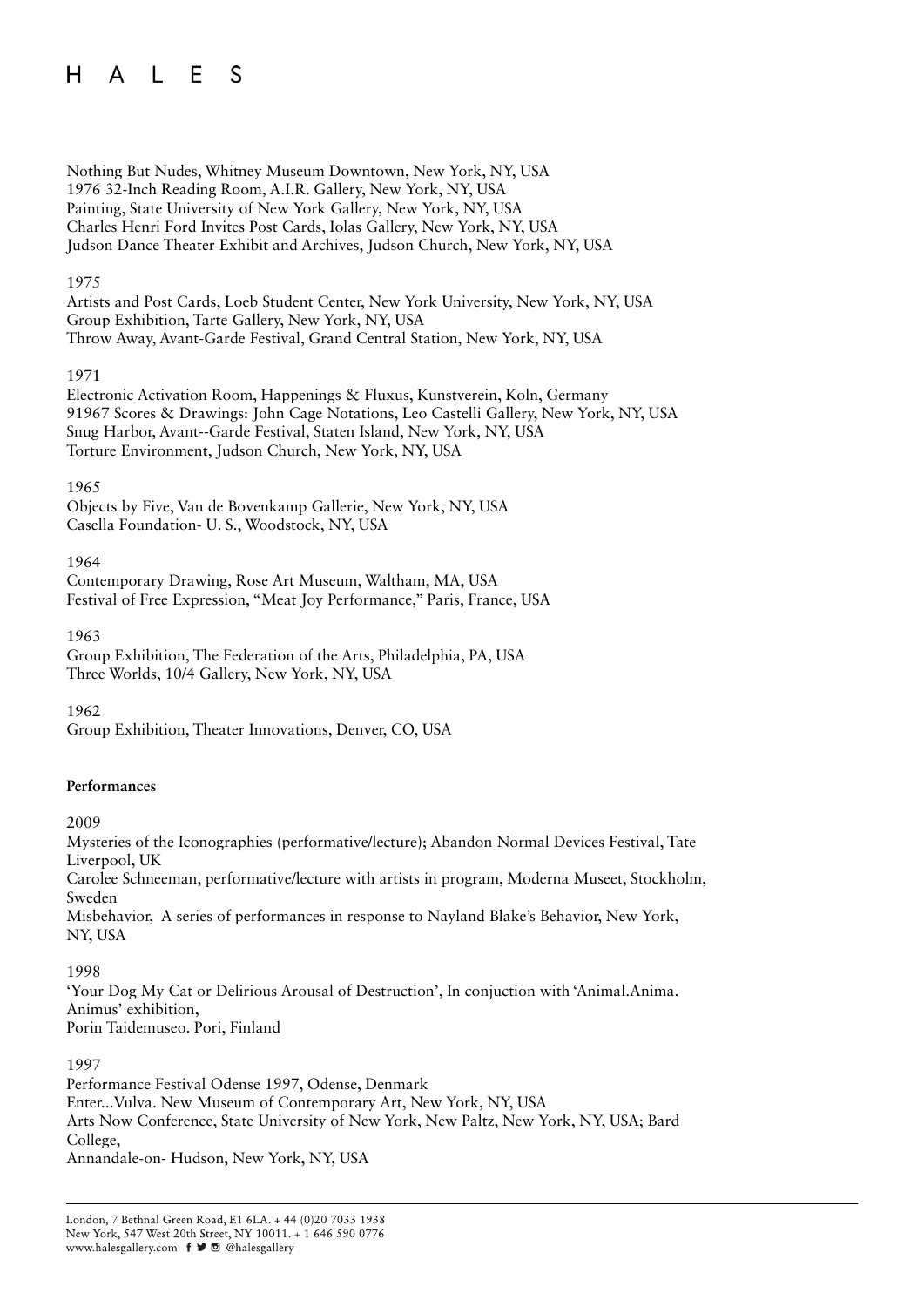The New Museum of Contemporary Art, NYC. Artists' Performances, New York, NY USA Benefit Gala and Art Auction, with Jocelyn Taylor, Penny Archade and others Enter... Vulva, Bard College, Annandale-on-Hudson, New York, NY, USA

### 1995

Western Front Society, Vancouver, Canada

Made/ Enacted, University of British Columbia, Vancouver, Canada

An Evening with Carolee Schneemann, Fine Arts Center, University of Rhode Island, Wakefield, Rode Island, NE, USA

Institut fur Gegenwartskunst/ Academy of Fine Arts, Vienna

#### 1994

Enter... Vulva, Solo performance for Boudoir-In-Exile series, Institute for Contemporary Art, P.S.I Museum, New York, NY, USA

1993

The Delirious Arousal of Destruction or Your Dog/My Cat or A Deconstructed Compression of the Mutable Erotic/Obscene, Penine Hart Gallery, New York, NY, USA Art Performance, Rooted in Ceremony and Ritual, Humbolt State University, Arcata, CA, USA Out to Lunch with Carolee Schneemann. (Electronic Arts Performance Series). iEAR Studios,

Troy,

New York, NY, USA

1992

Women in Photography, Keynote Speaker/Performance in Projection Slide System, Symposium Center for Creative Photography, Tucson, AZ, USA

Made/ Enacted. University of California, Santa Barbara, CA, USA

The Delirious Arousal of Destruction or Is There A Feminist Erotic Iconography?, Musee des beaux-arts de l'Ontario, Toronto, Ontario, Canada

A Feminist Erotic Iconography, Performance/ Lecture, Santa Barbara Museum of Contemporary Art, CA, USA

1991

Skewed Beams, Aspects of Performance, A Festival of Performance Art, Canadian Centre of The Arts at Owen Sound, Ontario, Canada

The Delirious Arousal of Destruction or Is There A Feminist Erotic Iconography?, Aspects of Performance, A Festival of Performance Art, Canadian Centre of The Arts at Owen Sound, Ontario, Canada

1988

Cycladic Imprints, Installation of motorized violins and projection; performance with Malcolm Goldstein, violin,

New Music America, Miami, FL, USA

Cat Scan, Performing Language program, SUNY Binghampton, New York, NY, USA

#### 1987

Cat Scan, Beyond Baroque. Venice, CA, USA Dirty Pictures, Senary, Scenario, Hillwood Art Gallery, C.W. Post College, Long Island, New York, NY, USA

1986

Fresh Blood - A Dream Morphology, International Performance Arts Festival. Winnepeg, Canada; Hamilton College, Clinton, New York, NY, USA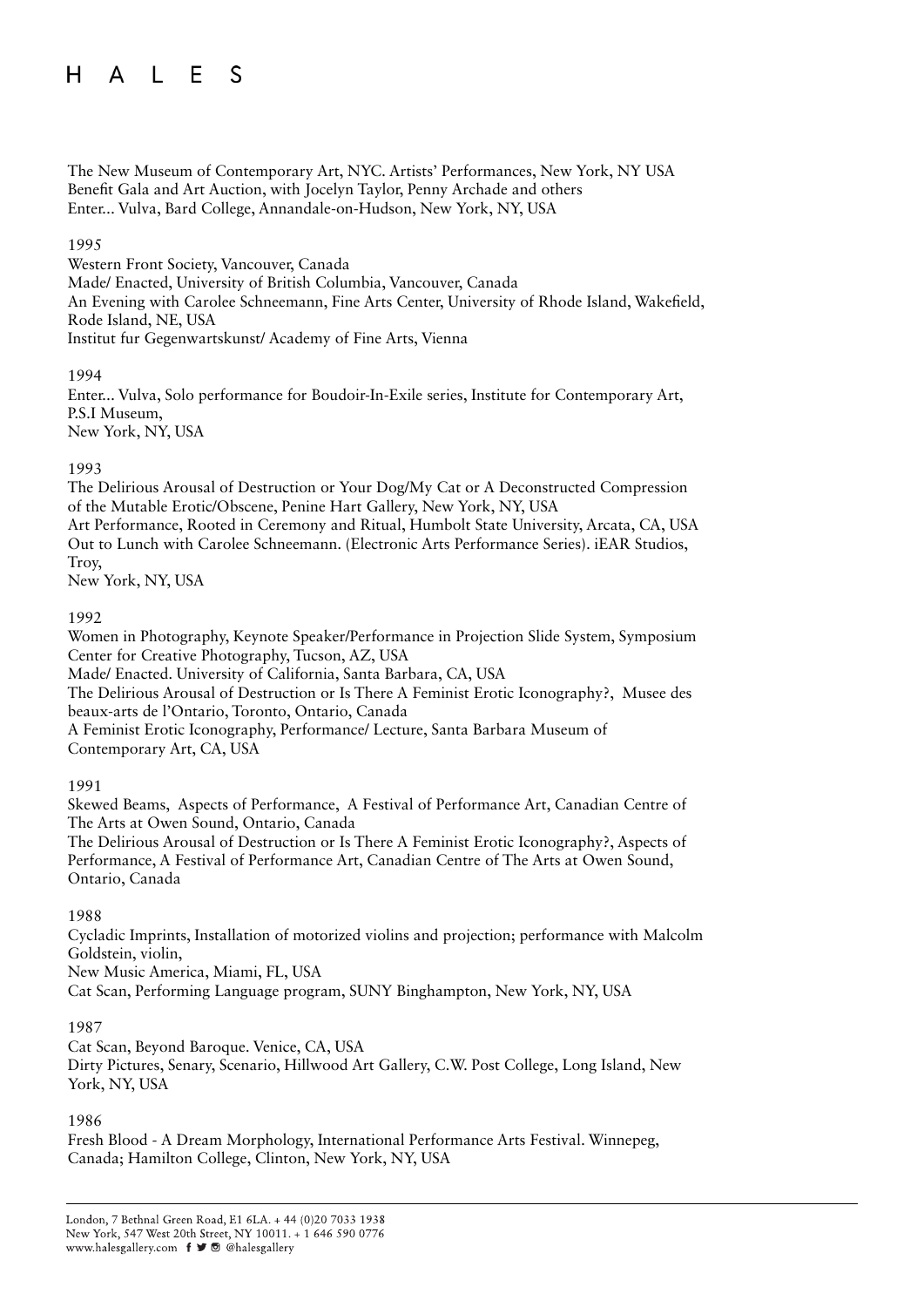#### $H$ L E S  $\mathsf{A}$

Dirty Pictures, College Art Association, New York, NY, USA

#### 1985

Fresh Blood - A Dream Morphology, What's Cookin' Festival VI, Center for Music Experiment, University of CA at San Diego, CA, USA What's Wrong With This Picture?, Sierra Nevada College, Sierra, NV, USA Painting, Painting, Painting, P.S. 122, New York, NY, USA Dream Death, Collaborations, Alternative Museum, New York, NY, USA; Heresies Collective, Acting Up, St. Mark's Church, New York, NY, USA Dirty Pictures, Benefit for High Performance Magazine, Los Angeles, CA, USA Polyphonique, San Francisco Art Institute, CA, USA

#### 1984

What's Wrong With This Picture?, August Moon Conference, Catskill, NewYork, NY, USA; University Gallery, Kent State University, OH, USA

## 1982

Fresh Blood - A Dream Morphology, Second Intermedia Performance Festival, University of Iowa, Iowa City, IA, USA

Performing the Person, Displacements of Life Narrative, SUNY Buffalo, New York, NY, USA Burnout, The Storefront, New York, NY, USA

Mother Lexicon, 12th International Sound Poetry Festival, Washington Square Church, New York, NY, USA

Up To And Including Her Limits, Palazzo Reale, Milan, Italy

1981

Fresh Blood - A Dream Morphology, REAL ART WAYS, Harford, CT; Feminist Art Institute, Baltimore Institute of the Arts, Baltimore, MD; University of Oklahoma, OK; Washington Project for the Arts, Washington D.C; Gestures and Language Series, East Main Street Gallery, Richmond, VA; Sheldon Film Theatre, Lincoln, NE; Internationaal Cultureel Centrum, Antwerpen, Belgium; Gemeentelijke Culturele Dienst, Middelburg, Holland; Symposium Internationl D'Art Performance. Lyon, France; Sex and Language, International Congress of Psychoanalysis, New York, NY; Washington Project for the Arts, DC, USA

#### 1980

Dirty Pictures, A.I.R. Gallery, New York, NY, USA; Art Institute of Chicago, IL, USA; Artemesia Gallery, Chicago, IL, USA; Collective for Living Cinema, New York, NY, USA

#### 1979

Homerunmuse, Franklin Furnace, New York, NY USA; Hallwalls, Buffalo, New York, NY, USA; The Music Gallery/ A Space, Toronto, Ontario, Canada ABC - We Print Anything - In The Cards, Gallery De Appel, Amsterdam, Netherlands Text/ Image/ Text, (with Jill Kroesen), One University Place, New York, NY, USA Moon In a Tree, (On Joseph Cornell), Walker Art Centre, Minneapolis, MI, USA

#### 1978

ABC - We Print Anything - In The Cards, Pittsburgh Filmmakers Theatre, Pittsburgh, PA, USA Homerunmuse, Lions Walk, Pittsburgh, PA, USA Moon In A Tree, (on Joseph Cornell), Pittsburgh Filmmakers Theatre, Pittsburgh, PA, USA On The Town, Work Space, Albany, New York, NY, USA Indexes, EAR Inn, New York, NY, USA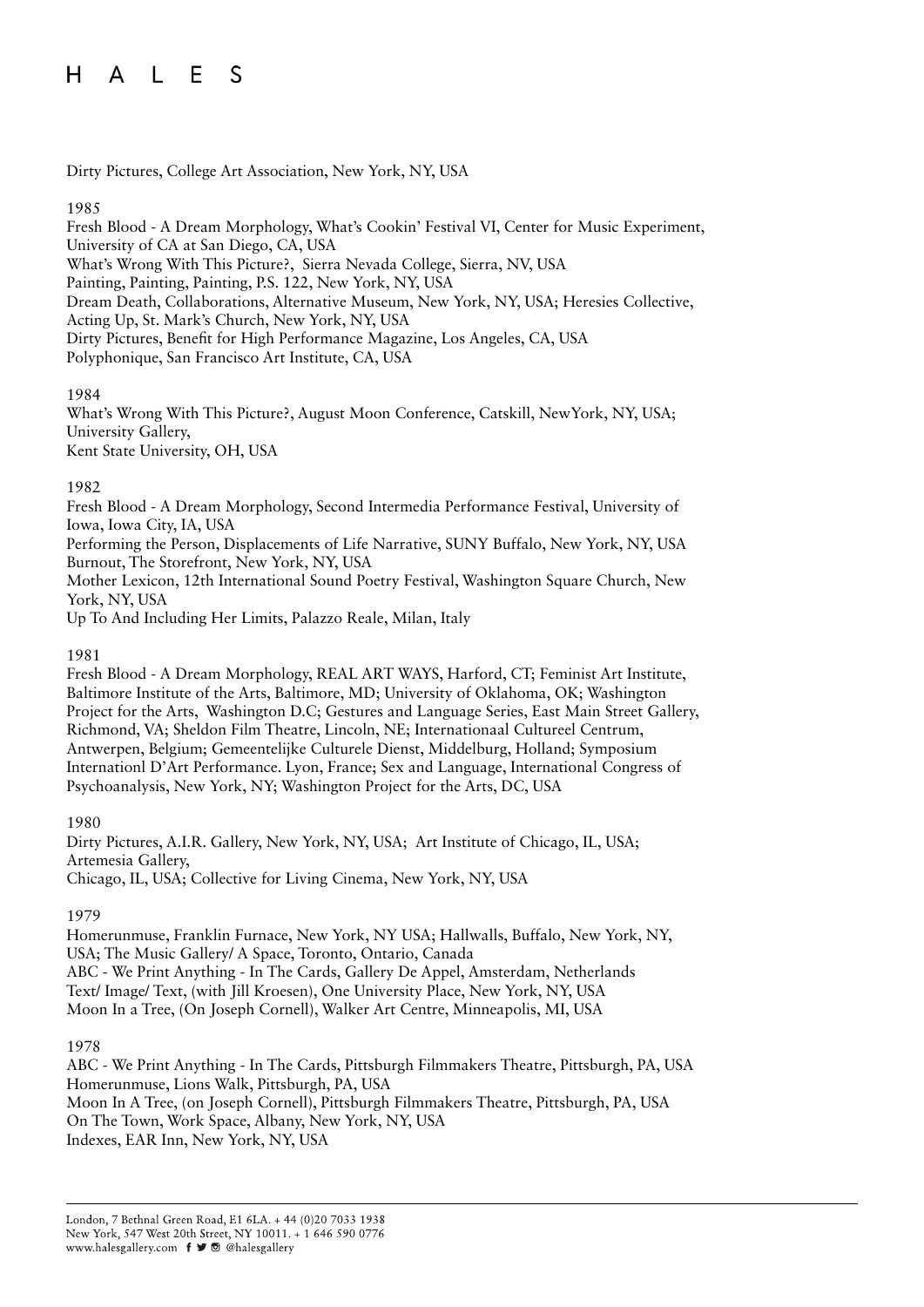#### $H$  $A \mid F$  $\mathcal{S}$

#### 1977

Interior Scroll, Telluride Film Festival, CO, USA Homerunmuse, Brooklyn Museum of Art. Brooklyn, New York, NY, USA ABC - We Print Anything - In The Cards, Discussion as an Art Form. New York University, New York, NY, USA De Appel Gallery, Amersterdam, Netherlands Festival of Performance Art. Arnhem, Holland Americana I Ching Apple Pie, Heresies Benefit; EAR Benefit, Washington Square Park, New York, NY, USA

## 1976

Up To And Including Her Limits, The Kitchen, New York, NY, USA Performance, Studiogalerie, Berlin, Germany Performance, Basel Art Fair, Switzerland ABC - We Print Anything - In The Cards, Franklin Furnace, New York, NY, USA Moon In A Tree, (on Joseph Cornell). Anthology Film Archives, New York, NY, USA

## 1975

Interior Scroll, Women Here And Now, East Hampton, Long Island, New York, NY, USA

## 1974

Up To And Including Her Limits, University Art Museum, Berkeley, CA, USA Anthology Film Archive, New York, NY, USA Archive, Artists Space, New York, NY, USA; London Filmmakers Cooperative, London; Arts Meeting Place, London UK

1973

Up To And Including Her Limits". Avant Garde Festival. Grand Central Station, New York, NY, USA

Cooking With Apes, Fylkingen Festival. Stockholm, Sweden

Ices Strip, Ices Festival, Train, London-Edinburgh, UK

Road Animation for Reykavik, Reykjavik Art Festival, Reykavik, Iceland

# 1971

Rainbow Blaze, Avant Garde Festival, The Armory, New York, NY, USA

#### 1970

Banana Hands, (Original Score - 1962; Revised Score - 1969), New Milton Drama Center, The Castle,

Winchester, UK

Thames Crawling, Expanded Cinema International Underground Film Festival, London, UK Schlaget Auf, Fluxus Fluxorum Festival Forum Theatre, Berlin, Germany; Electronic Activations Room, Happening and Fluxus Retrospective, Kolnischer Kunstverein, Koln, Cologne, Germany Chicago Festival of Life in London, Rock Guerilla Theater Acid Freak Inc, London, UK

#### 1969-72

Performance Drawings and Photo/ Collage, Camden Art Center, London, UK Performance Drawings and Photo/ Collage, Chelsea School of Art, London, UK

#### 1969

Illinois Central Transposed, The Ark Media Palace, Boston, MA, USA Nude Bride by Claes Oldenburg Fashion Poetry Center for Inter-American Relations, New York, NY, USA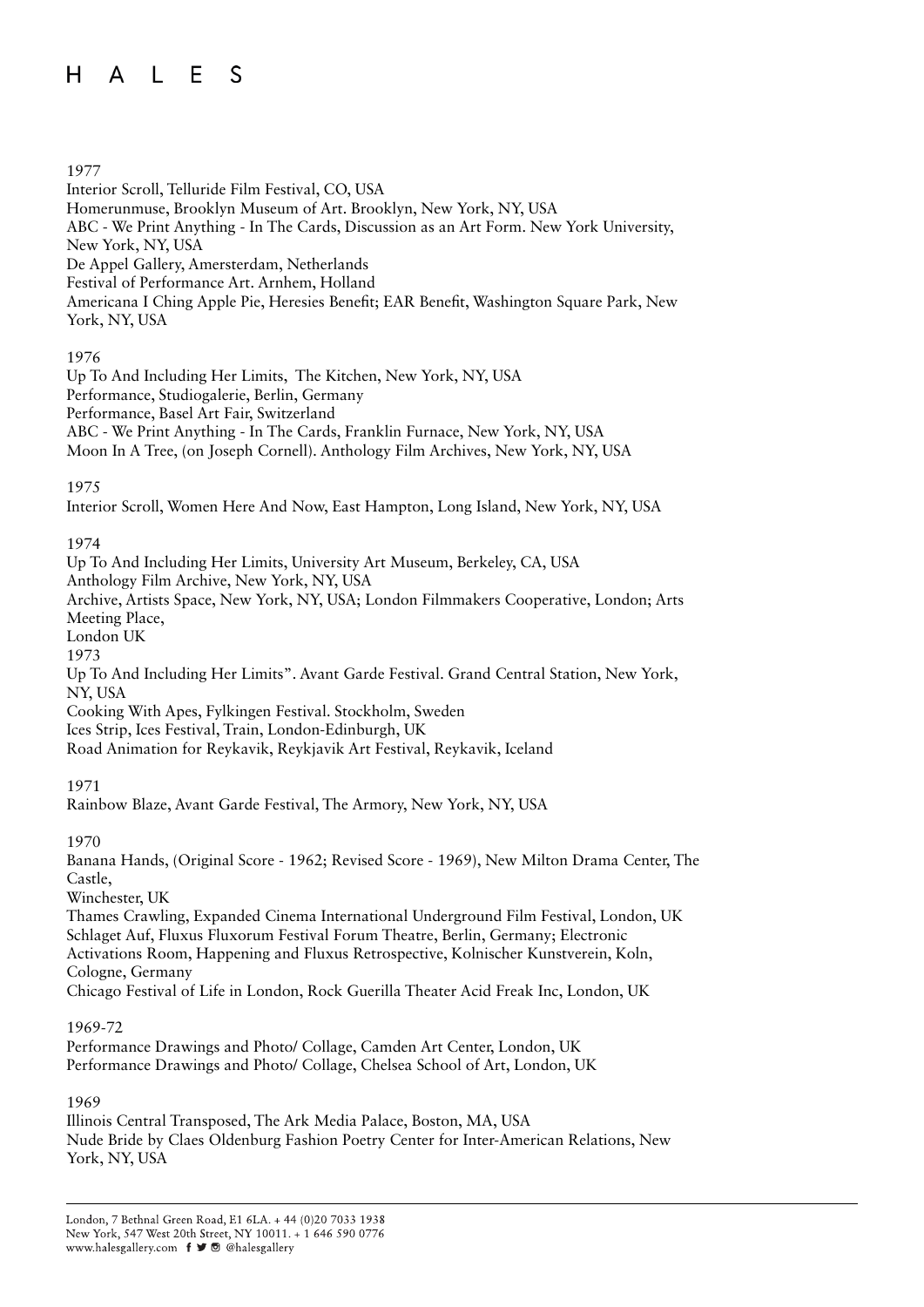Expansions, New Poets Theatre, New York, NY, USA Illinois Central Transposed, The Ark, Boston, MA, USA

#### 1968

Illinois Central, Kinetic Theater, Museum of Contemporary Art, Chicago, USA Illinois Central Transposed, New York State Council on Environmental Arts State Tour, Rochester, Buffalo, Stony Brook, Nassau, Brooklyn Academy of Music. Intermedia '68 Festival Naked Action Lecture, Institute of Contemporary Art, London, UK Flying Blue Glue Float, Festival of the Avant Garde, (with Tom Molholm) Waterville Floods", Sensory Bombardment Workshop, Colby College, Waterville,

ME, USA

Tear Poem, for Tiney Events by Michael Benedikt, Longview Country Club, New York, NY, USA

#### 1967

Snows, Kinetic Theater with film "Viet-Flakes", Anti - Vietnam War/ Angry Arts Week, Martinique Theater, New York, NY, USA Body Collage, Artist's Studio, New York, NY, USA

Round House, Kinetic Theater for the Dialectics of Liberation International Conference, London, UK

Night Crawlers, ("Rampants de la Nuit"), Pavillon de la Juenesse, Montreal, Canada

EXPO '67, (CBCTV)

Ordeals, Judson Church, A Torture Environment for Architects, New York, NY, USA

Divisions And Rubble, Judson Gallery, New York, NY, USA

Snug Harbor. Environment for the Avant-Garde Festival. Staten Island Ferry, NY. Foam Environment.

Torture Environment, Judson Church, New York, NY, USA

#### 1966

Ghost Rev, Collaboration with USCO, New Cinema Festival I Noise Bodies, "Music Box Music", "2nd Thermocouple" (Tenney), "Looseleaf" (1962), Lecture event, Bridge Theater Festival, New York, NY, USA Water Light/ Water Needle, Aerial Kinetic Theater performned at St. Mark's Church in The Bowery, New York, NY, USA; outdoor version performed at the Havemeyer Estate, Mahwah, NJ, USA Evironment consultant for BECLCH by Rochelle Owens. June 8,9 1966 Bridge Theater Festival, New York, NY, USA Beyond Cinema, Festival at Filmmakers Cinemateque, November, Live interfernce Patterns for USCO Loose Leaf, Bridge Theatre Festival, New York, NY, USA

#### 1965

Ghost Rev, New Cinema Festival I, Cinematheque, Astor Place Theatre, New York, NY, USA

Noise Bodies, Sound assemblage - light duet (with James Tenney and directed Kaprow's Push Pull), Festival of the Avant Garde, Judson Concert Hall; New Dance Theater, Bridge Theater, New York, NY, USA Music Box Music, Bridge Theater, New York, NY, USA

The Queen's Dog, Kinetic Theater, Judson Dance Theater, New York, NY, USA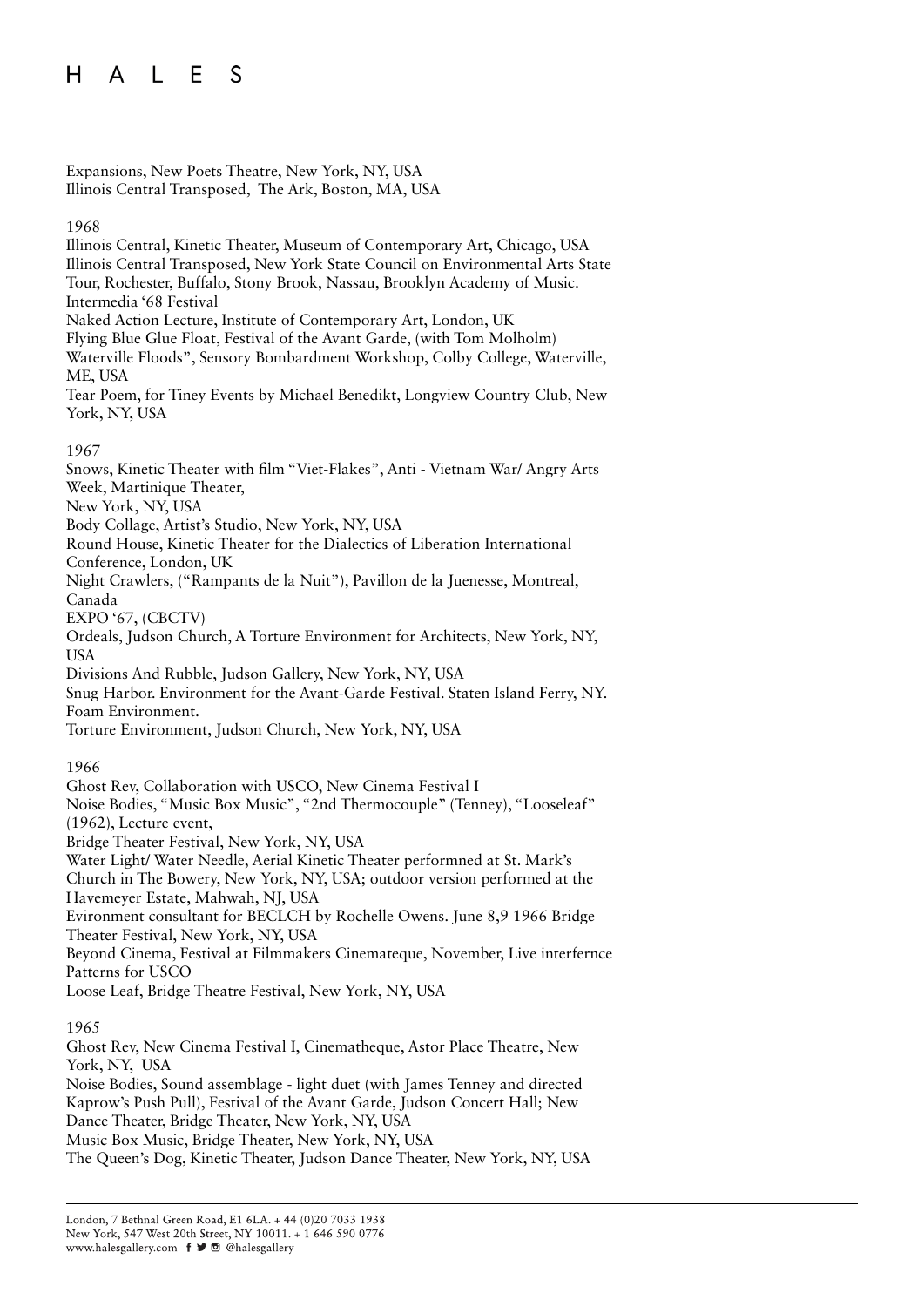#### A L E  $H$  $\mathcal{S}$

T.V., (A Happening commissioned by NBC Television's Tonight Show.) Waves, Washes, Birth Of The Flag, by Oldenburg (film by Vanderbeek); Choreography, performance Confederate Memorial Day by Ken Dewey. Choreography, performance Beast Event, for Stockhausen's "Originale", Director Kaprow's "Push & Pull", Festival of the Avant Garde

#### 1964

Meat Joy, Festival of Free Expression, Paris, France; Dennison Hall, London, UK; Judson Church, New York, NY, USA

Music Box Music, (A Concert Happenings) From Pitt Street, New York, NY, USA Tone Roads Concert, The New School, New York, NY, USA

Looseleaf, Judson Dance Theater Workshop, Judson Church, New York, NY, USA Sale, Environment of work in progress

Site, (by Robert Morris - duet), Judson Dance Theater, Stage 73, Pocket Theater, New York, NY, USA

#### 1963

Eye Body, Body Environment for Camera, Artist's Studio, New York, NY, USA Chromelodeon, Kinetic Theater with dancers, actors, Judson Dance Theater, New York, NY, USA Lateral Splay, Judson Dance Theater, New York, NY, USA

Newspaper Event, Judson Dance Theater, New York, NY, USA

Chromelodeon, Judson Dance Theater, New York, NY, USA Lateral Splay, Judson Dance Theater, New York, NY USA

#### 1962

Banana Hands, Original Score

Glass Environment for Sound and Motion, Living Theater, New York, NY, USA Mink Paws Turret, (an exhibit of work in process), New York, NY, USA Newspaper Event, (with dancers, actors). Judson Dance Theater, NY, USA

#### 1960

Labyrinths, Landscape events, Sidney and Chicago, IL, USA

#### 1956-58

Environments, performances for films by Stan Brakhage: "Loving" (with James Tenney), "Cat's Cradle", "White Eye"

#### **Awards and Scholarships**

2018 NYFA Anual Hall of Fame, New York, NY, USA

#### 2017

Venice Biennale Golden Lion for Lifetime Acheivement, 57th International Art Exhibition of La Biennale di Venezia - VIVA ARTE VIVA, Venice, Italy

#### 2014

Aurora Award, Aurora Picture Show, Houston, TX , USA

2006 Anonymous Was a Woman Award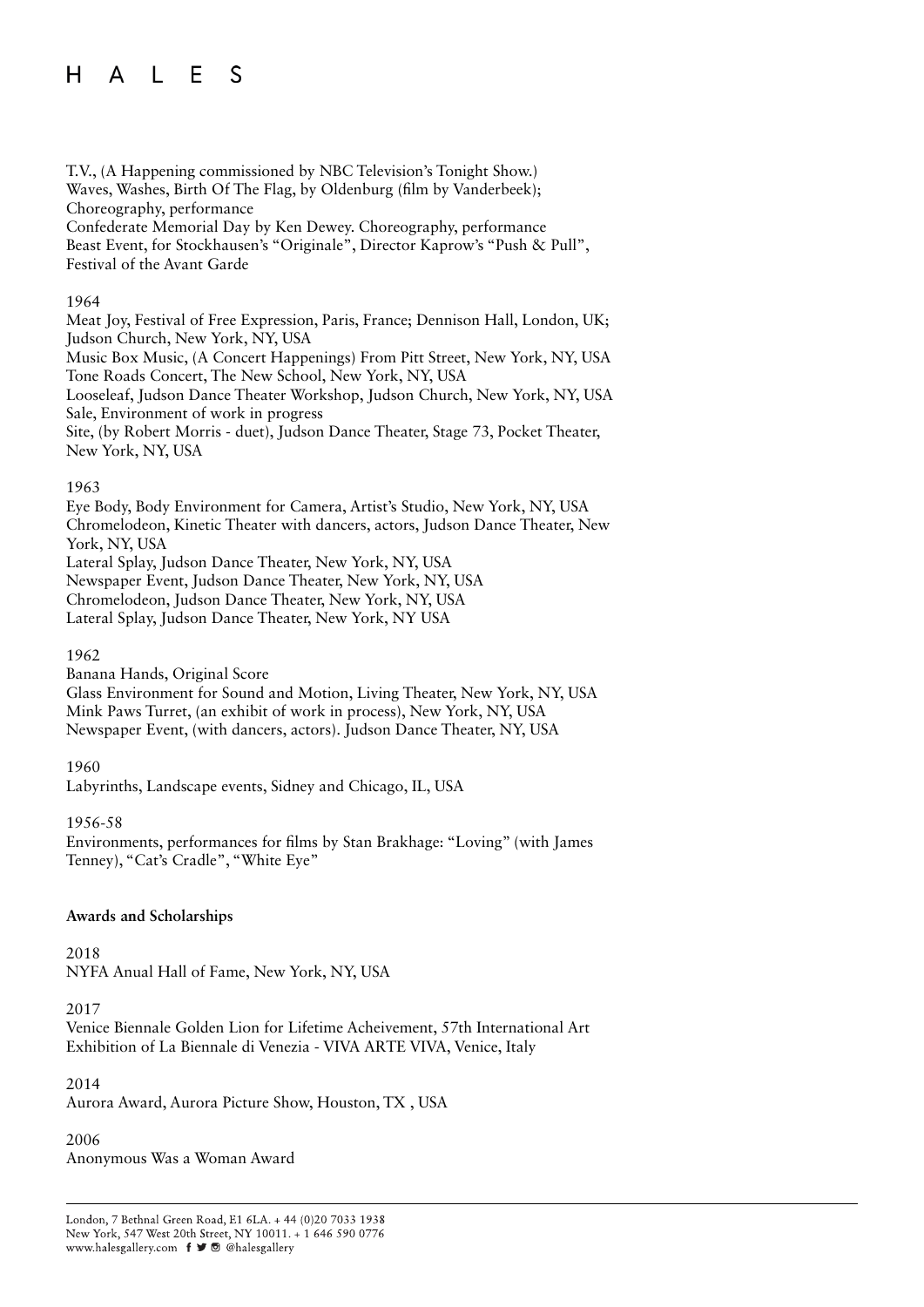#### $A \mid F$  $H$  $\mathcal{S}$

### 2003

Honorary Doctor of Arts Degree, California Institute of the Arts, Valencia, CA, USA

### 2002

Jimmy Earnst Award for Lifetime Achievement, American Academy of Arts and Letters

# 2001

Skowhegan 10th Annual Awards. Medal for Performance Rockefeller Foundation Award. Film/Video/Multi-Media Fellowship College Art Association's Distinguished Artist Award for Lifetime Achievement

## 2000

Chicago Caucus for Women in the Arts Lifetime Achievement Award

## 1999

Artist Grant, ArtPace Foundation, San Antonio, TX, USA International Artist-in-Residence Program Grant

# 1998

Andrea Frank Foundation Artist Grant, New York, NY, USA Pollock-Krasner Artist Grant, New York, NY, USA

1997 Pollock-Krasner Artist Grant, New York, NY, USA

# 1993

Guggenheim Fellowship 1987

Gottlieb Foundation- Individual Artist Grant

# 1983

National Endowment for the Arts- Visual Artist Grant

# 1978

ZBS (NY) Sound Production Grant for Film CAPS Grant- Fellowship, Multimedia National Endowment for the Arts- Individual Artist Grant

#### 1977

National Endowment for the Arts- Individual Artist Grant New York State Council for the Arts and NEA: Women's/Artists/Filmakers

# 1976

New York State Council for the Arts and NEA: Women's/Artists/Filmakers

# 1975

New York State Council for the Arts and NEA: Women's/Artists/Filmakers

# 1974

National Endowment for the Arts- Individual Artist Grant New York State Council for the Arts and NEA: Women's/Artists/Filmakers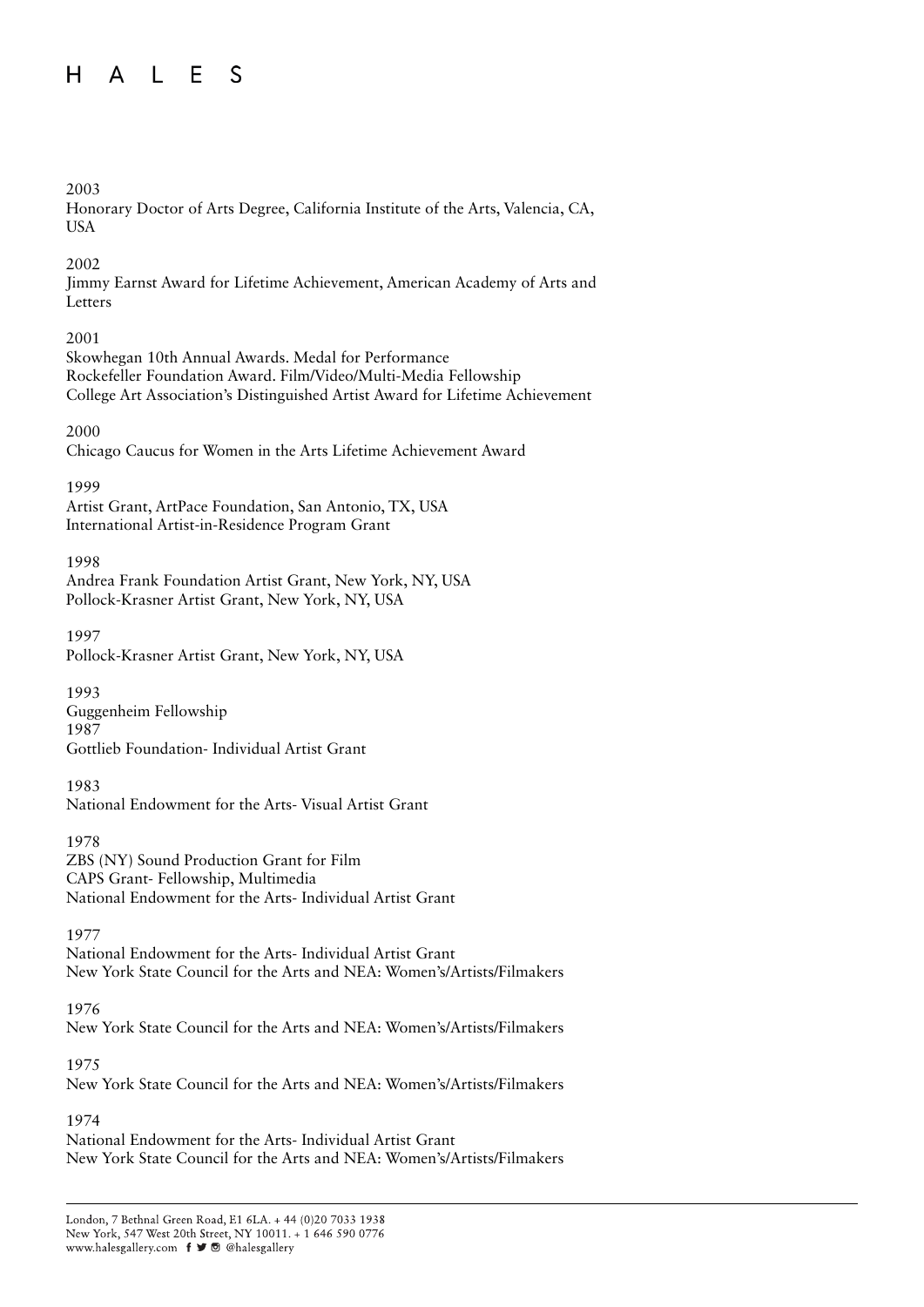#### $H$ L E S  $\mathsf{A}$

#### 1970

Cassandra Foundation Grant

1968 Croton Press- Writers Grant New York State Council on the Arts- Intermedia

1964

Benedict Arnold Foundation (Walter Gutman) - Performance Tuition Grants: Bard College, University of Illinois, Chicago, IL, USA

#### **Monographs**

Carolee Schneemann, Kinetic Painting. Austria, Prestel, 2015 Carolee Schneemann, Unforgiveable, London, UK: Black Dog Publishing, 2015 Then and Now, Carolee Schneemann, Œuvres D'histoire. Arles, France: Analogues, 2013. Carolee Schneemann, Precarious, Vienna, Austria: SchlebrüGge Editor, 2013 Carolee Schneemann, Within and Beyond the Premises, New Paltz, New York, NY, USA: Samuel Dorsky Museum of Art, 2010 Correspondence Course, An Epistolary History of Carolee Schneemann and Her Circle, Durham, NC, USA: Duke University Press, 2010 Carolee Schneemann, Painting, What It Became, New York, NY, US, P.P.O.W., 2009 Carolee Schneemann, Split Decision, Buffalo, New York, NY, USA Cepa Gallery, 2007 Imaging Her Erotics, Carolee Schneemann, Cambridge, MA: MIT, 2002 Carolee Schneemann, Up to and Including Her Limits, New York, NY, USA: New Museum of Contemporary Art, 1996 More Than Meat Joy, Complete Performance Works & Selected Writings, New Paltz, New York, NY, USA: Documentext, 1979 Cezanne She Was a Great Painter, The Second Book January 1975, Unbroken Words to Women Sexuality Creativity Language Art Istory, New Paltz, New York, NY, USA: Tresspuss Press, 1975. Parts of A Body House Book Devon, UK: Beau Geste Press, 1972

#### **Selected Collections**

Archives of Modern Art, Zagreb, Croatia Berkeley Museum of Art, Berkeley, CA, USA Bronx Museum of the Arts, New York, NY, USA Commune di Milano, Palazzo Reale, Milan, Italy Detroit Institute of Art, Detroit, MI, USA Franklin Furnace, New York, NY, USA Gdansk National Museum, Poland The Getty Center for the History of Arts and the Humanities, Santa Monica, CA, USA Hamburger Bahnhof Museum, Berlin, Germany